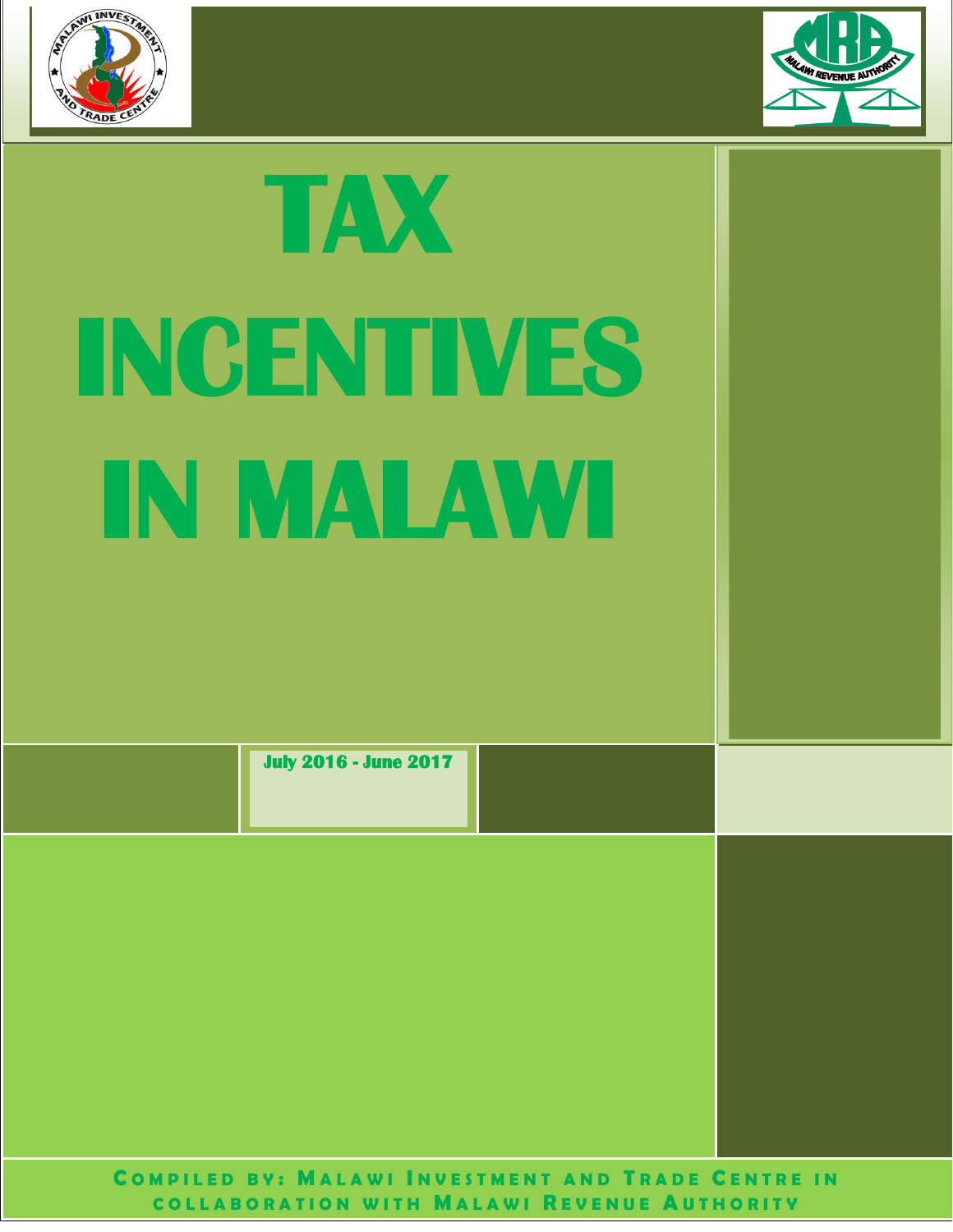# **TABLE OF CONTENTS**

| 1.  |                |                    |  |  |  |  |
|-----|----------------|--------------------|--|--|--|--|
| 2.  |                |                    |  |  |  |  |
| 3.  |                |                    |  |  |  |  |
| 3.1 |                |                    |  |  |  |  |
| 3.2 |                |                    |  |  |  |  |
|     | 3.2.1          |                    |  |  |  |  |
|     | 3.2.2          |                    |  |  |  |  |
|     | 3.2.3          |                    |  |  |  |  |
|     | 3.2.4          |                    |  |  |  |  |
|     | 3.2.5          |                    |  |  |  |  |
|     | 3.2.6          |                    |  |  |  |  |
|     | 3.2.7          |                    |  |  |  |  |
|     | 3.2.8          |                    |  |  |  |  |
|     | 3.2.9          |                    |  |  |  |  |
|     | 3.2.10         |                    |  |  |  |  |
| 4.  |                |                    |  |  |  |  |
| 4.1 |                |                    |  |  |  |  |
| 4.2 |                |                    |  |  |  |  |
|     | 4.2.1          |                    |  |  |  |  |
|     | 4.2.2          |                    |  |  |  |  |
|     | 4.2.3          |                    |  |  |  |  |
|     | 4.2.4          |                    |  |  |  |  |
| 4.3 |                |                    |  |  |  |  |
| 4.4 |                |                    |  |  |  |  |
|     | 4.4.1          |                    |  |  |  |  |
|     | 4.4.2          |                    |  |  |  |  |
|     | 443            | Fringe Benefit Tax |  |  |  |  |
|     |                |                    |  |  |  |  |
|     | 4.4.4          |                    |  |  |  |  |
|     | 4.4.5<br>4.4.6 |                    |  |  |  |  |
|     |                |                    |  |  |  |  |
|     |                |                    |  |  |  |  |
|     |                |                    |  |  |  |  |
|     |                |                    |  |  |  |  |
|     |                |                    |  |  |  |  |
|     |                |                    |  |  |  |  |
|     |                |                    |  |  |  |  |
|     |                |                    |  |  |  |  |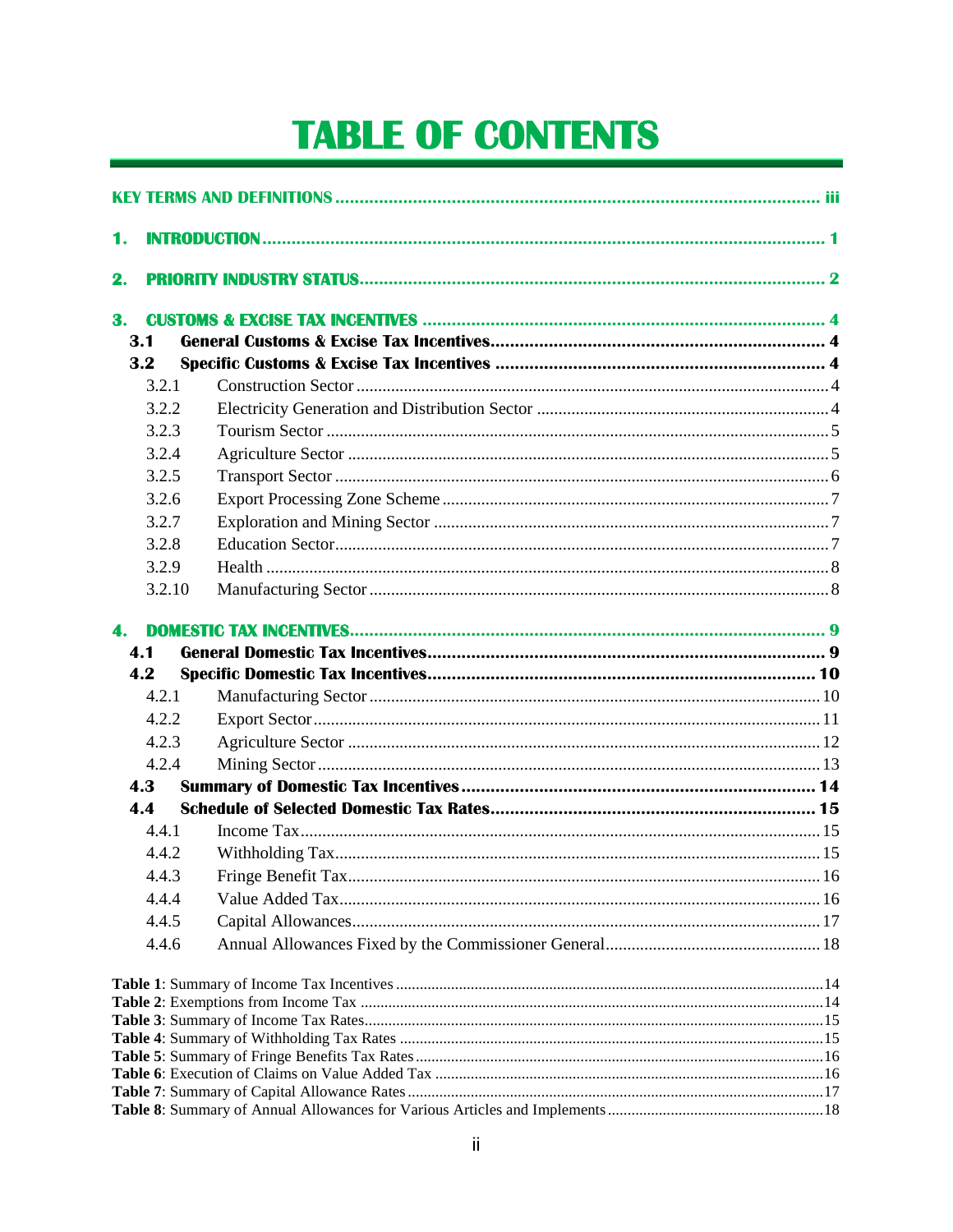# **KEY TERMS AND DEFINITIONS**

<span id="page-2-0"></span>

| <b>Capital Expenditure</b>      | Funds used by a company to acquire or upgrade physical assets such as property, industrial         |  |  |
|---------------------------------|----------------------------------------------------------------------------------------------------|--|--|
|                                 | buildings or equipment. It is often used to undertake new projects or investments by the firm.     |  |  |
|                                 | These expenditures can include everything from repairing a roof of a building, to purchasing a     |  |  |
|                                 | piece of a equipment, or building a brand new factory.                                             |  |  |
| <b>Commercial Building</b>      | a building that is used for commercial purposes                                                    |  |  |
| <b>Cost Insurance Freight</b>   | The combination of the purchase price of goods, the cost of the carriage of goods to a port of     |  |  |
|                                 | destination, and the insurance cost of the good while in transit.                                  |  |  |
| <b>Customs Duty</b>             | A tax levied on imports (and, sometimes, on exports)                                               |  |  |
| <b>Direct Taxes</b>             | A tax, such as income tax, that is levied on the income or profits income, property, or wealth     |  |  |
|                                 | of individuals or companies who pays it, rather than on goods or services. Direct taxes are        |  |  |
|                                 | governed by the Taxation Act -Chapter 41:01 of the Laws of Malawi                                  |  |  |
| <b>Domestic Tax</b>             | tax levied on companies doing business and individuals living in a specific country                |  |  |
| <b>Domestic Excise Tax</b>      | A percentage levied on the manufacture, sale, or use of locally produced goods (such as            |  |  |
|                                 | alcoholic drinks or tobacco products).                                                             |  |  |
| <b>Excise Duty</b>              | A Tax charged on the imports of certain products i.e. alcohol, tobacco products and cosmetics      |  |  |
|                                 |                                                                                                    |  |  |
| <b>Fringe Benefit Tax</b>       | tax charged on the total taxable value of such benefits enjoyed by the employee but payable by     |  |  |
|                                 | the employer                                                                                       |  |  |
| <b>General Tax Incentives</b>   | are incentives which are applicable to every tax payer                                             |  |  |
| <b>Import Duty</b>              | A tax collected on imports and some exports by the customs authorities. This tax is based on       |  |  |
|                                 | the value of goods called ad valorem duty or the weight, dimensions, or other criteria of the      |  |  |
|                                 | item such as its size. Also referred to as customs duty, tariff, import tax and import tariff      |  |  |
| <b>Import Value Added Tax</b>   | Tax charged on imported goods and services. VAT is calculated as a percentage of the value of      |  |  |
|                                 | the imported goods, consisting of the product value, the freight $\&$ insurance costs, import duty |  |  |
|                                 | paid, on certain products excise duty paid, .                                                      |  |  |
| <b>Income Tax</b>               | Tax levied on the Taxable Income of a taxpayer from a source within or deemed to be within         |  |  |
|                                 | Malawi.                                                                                            |  |  |
| <b>Loss carried forward</b>     | Loses that are carried forward for a specific period from the year they are incurred as            |  |  |
|                                 | stipulated in the Taxation Act.                                                                    |  |  |
| <b>Non-Resident Tax</b>         | tax for non residents on income of a revenue nature remitted outside Malawi                        |  |  |
| Pay As You Earn                 | A payment method in which an employer is required by law to deduct Income Tax from an              |  |  |
|                                 | employee's taxable wages or salary.                                                                |  |  |
| <b>Pre-business expenses</b>    | Expenses incurred prior to commencement of trade as a person or business entity is preparing       |  |  |
|                                 | to launch their business.                                                                          |  |  |
| <b>Provisional Tax</b>          | an estimated total amount of Income tax payable in advance in quarterly installments               |  |  |
| <b>Revenue expenses</b>         | Shorter-term expenses required to meet the ongoing operational costs of running a business,        |  |  |
|                                 | and therefore they are essentially identical to operating expenses.                                |  |  |
| <b>Specific Tax Incentives</b>  | Incentives which are applicable to a specific sector.                                              |  |  |
| <b>Taxation at Source</b>       | Malawi taxation is based on source principle while in certain other countries taxes are levied     |  |  |
|                                 | based on residence. Source entails income generated within the geographical boundaries of          |  |  |
|                                 | Malawi. Taxation at source therefore entails that all income generated in Malawi is taxed in       |  |  |
|                                 | Malawi.                                                                                            |  |  |
| <b>Value Added Tax</b>          | VAT is a general tax on consumption expenditure that is levied on the 'value added' that has       |  |  |
|                                 | been created at various stages in the production and distribution chain.                           |  |  |
| Withholding<br><b>Tax</b><br>on | final tax charged on dividends                                                                     |  |  |
| <b>Dividends</b>                |                                                                                                    |  |  |
| <b>Withholding Tax</b>          | a method of collecting Income Tax on specified payments                                            |  |  |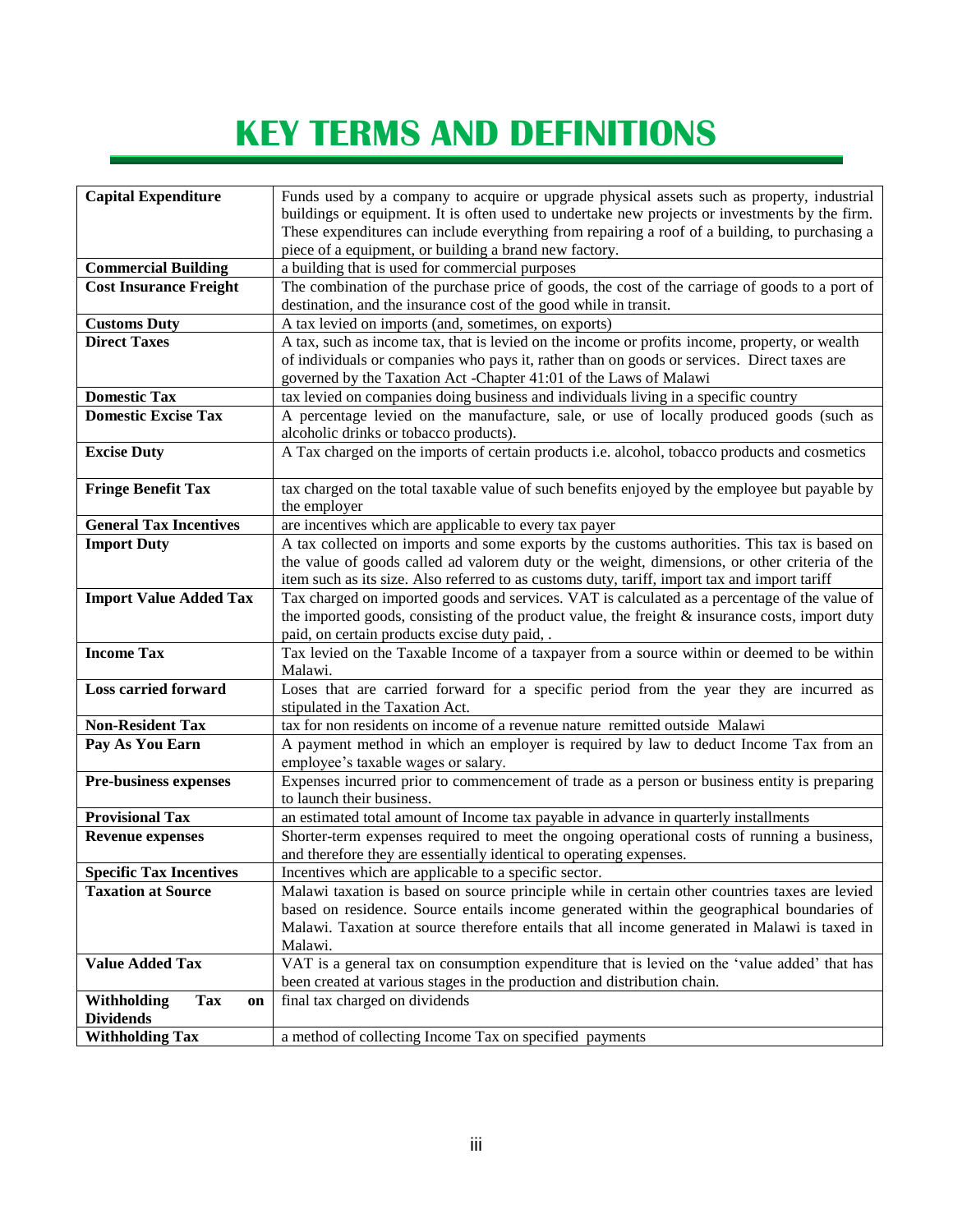# <span id="page-3-0"></span>**1. INTRODUCTION**

Malawi offers a wide range of tax incentives with the aim of encouraging development, enhancing output, earning and saving foreign exchange, and expanding employment opportunities. These tax incentives are aimed at enabling business establishments to grow, and expand their operations, thereby contributing to the overall social-economic development of Malawi.

The incentives fall under two main categories of Taxes and these are, **Customs & Excise Taxes** and **Domestic Taxes**.

**Customs & Excise Taxes** are taxes imposed at a rate percent of the Cost, Insurance and Freight value of imported goods (i.e. CIF). Customs & Excise Taxes comprise of the following:-

- 1. Import Duty
- 2. Import Excise
- 3. Import Value Added Taxes (VAT) and
- 4. Export duty

The Malawi Customs & Excise Tariff book provides for various sector specific tax incentives through Customs Procedure Codes which give declaration of goods and conditions eligible for tax exemption.

**Domestic Taxes** are taxes collected from income generated within the geographical confines on the country. These include the following:-

- 1. Income Tax
- 2. Value Added Tax
- 3. Fringe Benefit Tax
- 4. Non-Resident Tax
- 5. Withholding Tax on Dividends
- 6. Domestic Excise

Domestic Tax Incentives in Malawi are mainly in form of tax exemptions against the levied taxes.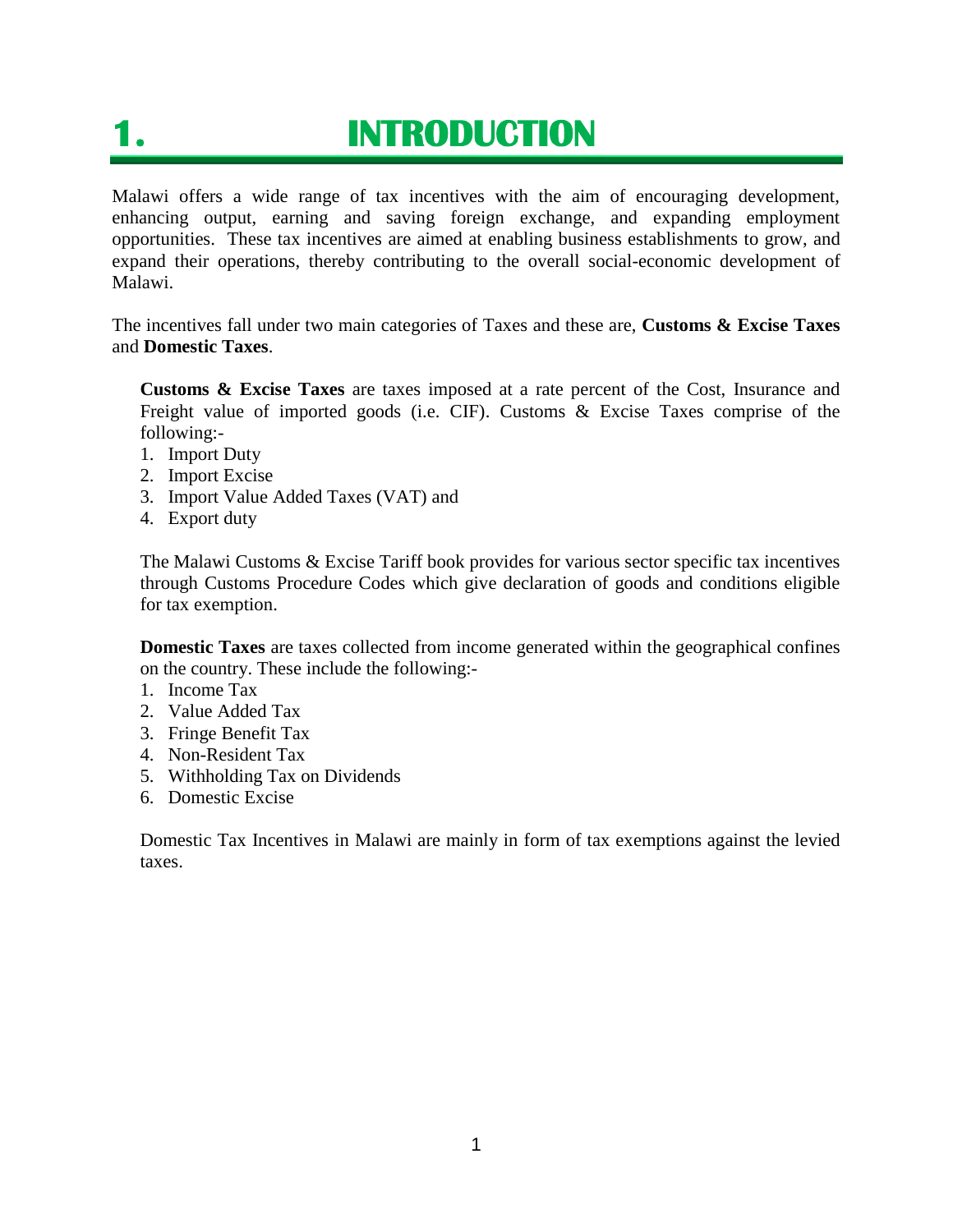# <span id="page-4-0"></span>**2. PRIORITY INDUSTRY STATUS**

- 1. The Malawi Government has, through the Taxation (Priority Industries) Regulations 2013, designated two (2) industries as Priority Sectors, and these are:-
	- (i) Agro-processing Sector; and
	- (ii) Electricity Generation, Transmission and Distribution Sector.
- 2. The companies that are accorded the Priority Industry status are given 0% Corporate Income Tax rates for a period not exceeding 10 years. The companies are also given an exemption of Duty on importation of capital goods and building materials as may be prescribed.
- 3. In order to qualify for the incentives under the Priority Industries Status, the following conditions should be met:-
	- (i) Agro-Processing Industries
		- Minimum investment capital of USD 500,000 or its kwacha equivalent for 100 percent local shareholding.
		- Minimum investment capital of USD 5 million or its kwacha equivalent for foreign shareholding.
		- 35 percent value addition
	- (ii)Electricity Generation, Transmission and Distribution Industries
		- Minimum investment capital of USD 30 million for any type of shareholding
- 4. In order to benefit from the Priority Industries Status incentive, the procedure is as follows:-
	- (i) The business entity should submit an application to the Commissioner General of MRA requesting to be considered for the Priority Industry Status. The application should include the following:-
		- Application Letter
		- Business Plan (the recommended Business Plan outline is obtainable from Malawi Investment and Trade Centre as well as Malawi Revenue Authority)
		- Certificate of Incorporation (only entities incorporated after 1st July 2013 are considered for Priority Industry Status)
		- Memorandum and Articles of Association
		- Malawi Investment and Trade Centre Investment Certificate
		- A Tax Identification Personal Number
		- (ii)Upon receipt of the application, a Tax Incentives committee assesses the application and makes recommendations to the Commissioner General accordingly.
		- (iii) Specifically the business plan will be assessed based on the following:-
			- Shareholding Structure
			- Level and Longevity of Investment
			- Investment in Plant and Machinery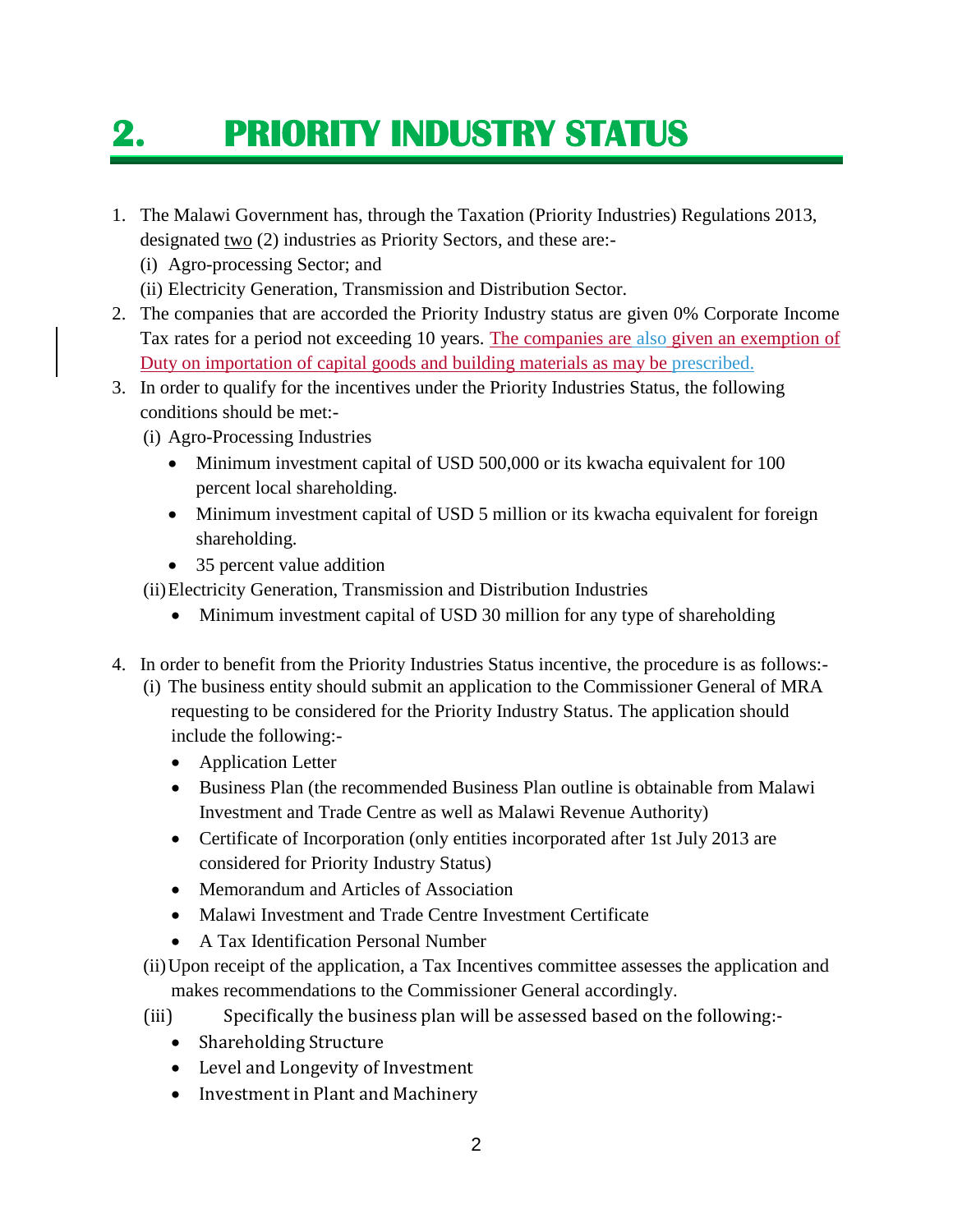- Employment of Nationals (skilled and non-skilled)
- Strategic Importance and Forex Generation

**Note 1**: Submission of application for Priority Industry Status does not entail automatic access to the Priority Industry Status Incentives

**Note 2**: Priority Industry incentives are not given to an entity that has already accessed other incentives similar in nature to the incentives prescribed by the Regulations.

**Note 3**: Exemption of Duty is subject to approval by he Commissioner General.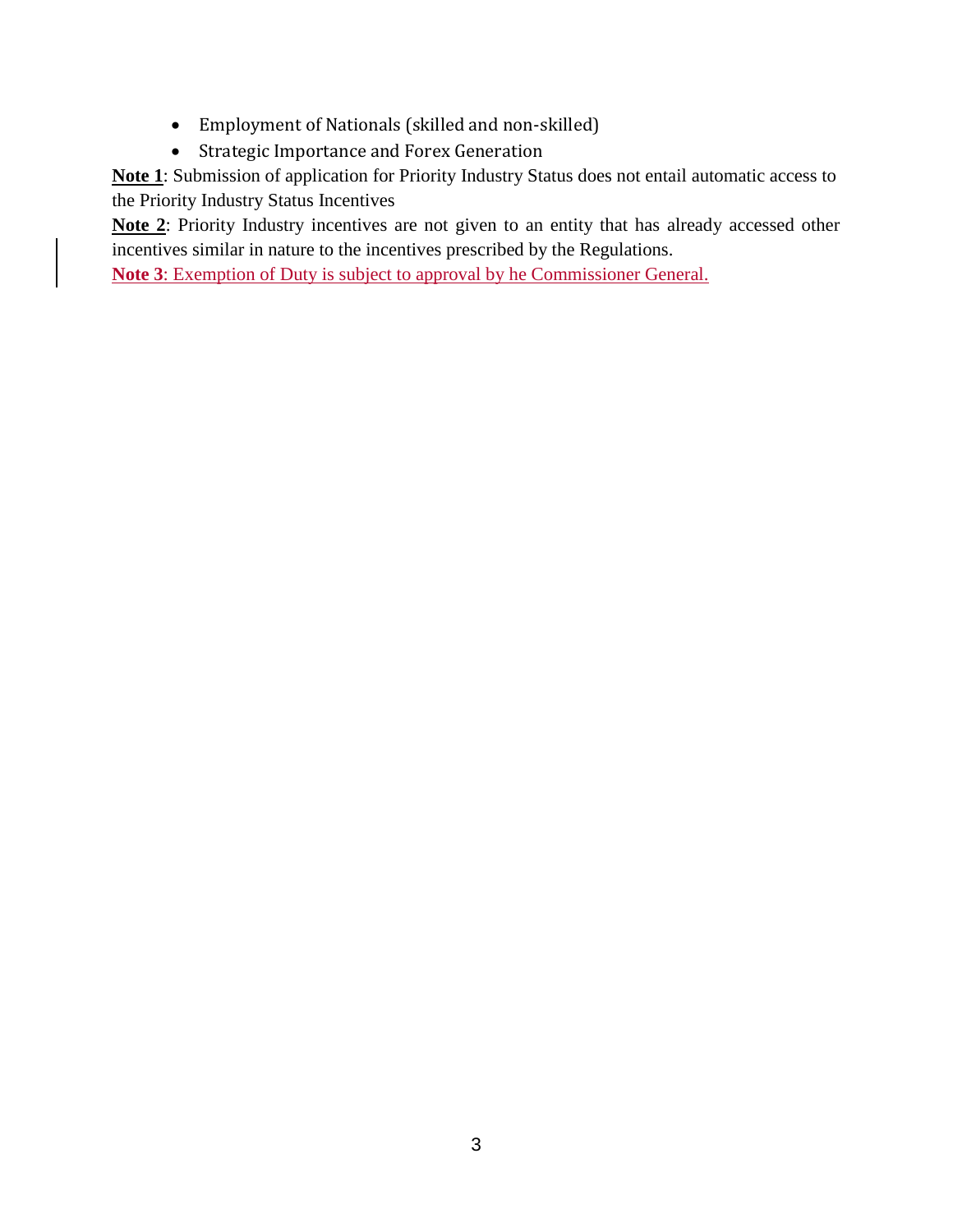# <span id="page-6-0"></span>**3. CUSTOMS & EXCISE TAX INCENTIVES**

Customs & Excise Tax Incentives come in two  $(2)$  forms, i.e. General Incentives, and Specific Incentives. General Incentives are applicable to any Malawian tax payer upon importation of a product. On the other hand, Specific Customs & Excise Incentives apply to those approved to operate in a specific sector under agreed conditions.

## <span id="page-6-1"></span>**3.1 General Customs & Excise Tax Incentives**

Malawi's General Customs & Excise Tax Incentives are in the form of duty exemptions on machinery targeting different sectors of the economy. These exemptions are offered in four (4) exemption approaches as follows:-

- 1. Import duty and import VAT exemption on importation of most Machinery.
- 2. Import duty exemption while VAT remains payable at 16.5% on importation of specific type of Machinery.
- 3. Import duty and import VAT exemption on importation of special purpose motor vehicles other than those principally designed for transport of persons or goods. Examples of special purpose vehicles are concrete mixer lorry, mobile drilling vehicles, etc.
- 4. Solar products are import duty free while VAT remains payable at 16.5%. Examples of such solar products include solar batteries and solar energy lamps.

**Note: An importer must consult the One Stop Service Centre's Customs and Tax Specialist to determine the applicable exemptions for specific types of machinery.**

## <span id="page-6-2"></span>**3.2 Specific Customs & Excise Tax Incentives**

Specific Customs & Excise Tax Incentives in Malawi cover ten (10) sectors and these are, the Construction Sector, Energy Sector, Tourism Sector, Agriculture Sector, Transport Sector, Mining Sector, Education Sector, Health Sector, Manufacturing Sector, and Export Processing. Detailed information on the incentives is as follows:-

#### <span id="page-6-3"></span>**3.2.1 Construction Sector**

1. Duty and VAT free importation of Crane Lorries, Concrete Mixer Lorries, Mobile Drilling Derricks and Track Laying Tractors.

#### <span id="page-6-4"></span>**3.2.2 Electricity Generation and Distribution Sector**

- 1. Duty free importation but VAT payable at 16.5% on Electricity Generation equipment such as fuses, transformers, sling, ring main unit, insulators, galle chain equipment, conductors, surge arrestors, column duplex, AAC/PVC and electricity supply meters.
- 2. Duty free importation but VAT payable at 16.5% on energy saver bulbs, solar batteries, solar battery chargers, energy lamps, generators and inverters.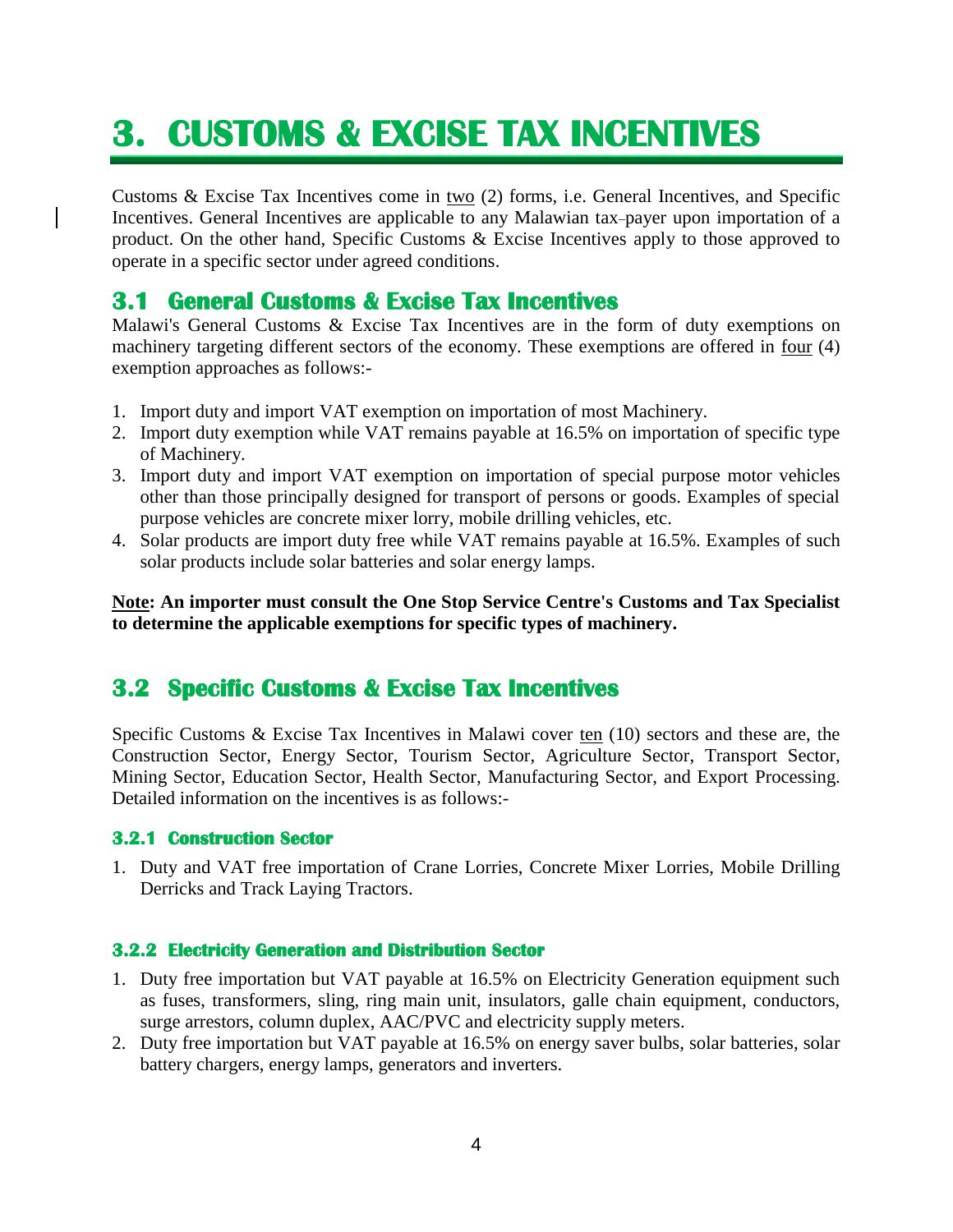#### <span id="page-7-0"></span>**3.2.3 Tourism Sector**

- 1. Investors in the tourism sector access free import duty, free import excise and VAT free importation on the following goods:-.
	- (i) Glass, China porcelain earthenware and stone articles of table ware, enamel and hollowware for table use electro plated nickel – silver and pated ware, knives, forks spoons and similar articles for cutlery.
	- (ii) Industry catering equipment, motor boats scuba diving, jet skis, kayaks, wind surfers, pedals, air conditioners, generators, gym equipment, message equipment, industrial washing machines, bar fridges, sauna, hot steam baths.
	- (iii)Off-road game/scenery viewing motor vehicles specially designed for safari purposes
	- (iv)Three goods carrying vehicles , except used motor vehicles imported every five years

#### **Note for Incentive 1: In order for the items to benefit from the exemption, the items should be marked linen etched stamped or in any manner marked with the name of the hotel**.

- 2. Further to accessing incentive (1) above, for hotels, Lodges and Inns with 50 rooms and above the same duty exemptions are applicable on the following:-
	- (i) Furniture and furnishings
	- (ii) Two (2) new passenger carrying motor vehicles except used motor vehicles imported every five (5) years i.e. shuttle buses
- 3. Further to accessing incentive (1) above, materials and equipment for the establishment of a conference centre of seating capacity of 200 people being:-
	- (i) Public address system, video conferencing equipment, television screens, amplifiers, LCD equipment and industrial catering and bar equipment and indelibly engraved, itched, stamped or in any other manner marked with the name of the hotel, lodge or inn.

**Note for Incentive 3: In order for the items to benefit from the exemption, the entity should also be operating a hotel or lodge.** 

#### <span id="page-7-1"></span>**3.2.4 Agriculture Sector**

#### **Animal Breeding**

1. Import duty and VAT free on importation of livestock meant for breeding such as live bovine animals, live swine, sheep and goats.

**Note: This incentive will be accessed after prior recognition from Principal Secretary of the Ministry of Agriculture, Irrigation and Water Development.**

#### **Irrigation**

1. Import duty, import excise and VAT free on importation of the following goods for direct use in irrigation:-

PVC Pipes, Asbestos Pipes/Rubber Seals, Galvanized Pipes, Elbow, Sprinklers, Drainers, Control Valves, Solvent Cement, Diesel Engine Ranging From 12kw-17 Kw with Tubes, Pressure Gauges and Nozzles Imported by a Farming Entity.

#### **Note: This incentive will be accessed after prior recognition from Principal Secretary of the Ministry of Agriculture, Irrigation and Water Development.**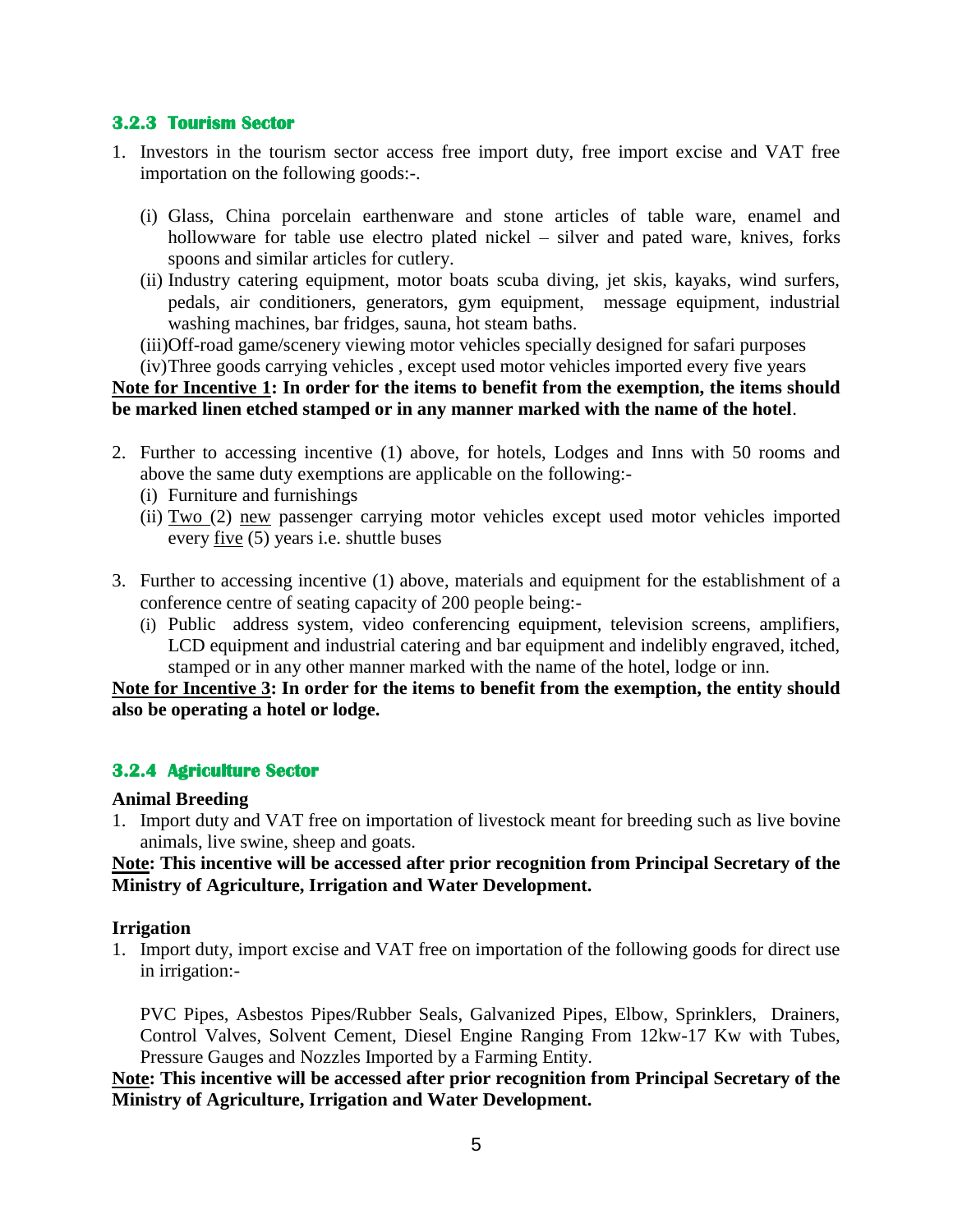#### **Horticulture Production**

1. Exemption of duty, import excise and VAT free on importation of the following products and equipment:-

Seeds, Cuttings, Seed Netting Greenhouse Structure, Climate Control Equipment, One Generator Set, Water Pump Or Borehole, Flower Power Lights, Pump, Electrical Engines, Diesel Engine for Irrigation with Tubing, PVC Piping, Valves, Sprinkler System, Irrigation Filters/Nozzles, Pressure Regulators, New Refrigerated Trucks per Five Years, Cold Rooms, Strapping Materials and Clips, Metal Wires, Strings Elastic Bands, Processing Equipment, Bag Strikers, Laboratory Equipment, Chemical and Reagents, Soil Testing Kits, Moisture Testers, Graders, Chemicals Rose Cutter, Spray Equipment and Fumigation Equipment.

**Note: This incentive applies to goods intended for export only and upon prior approval by the Minister of Industry and Trade.** 

#### **Fishing Industry**

1. Import duty, import excise and import VAT free on importation of the following Equipment and Machinery:-

Machinery, Plant, Laboratory Equipment and Materials, Aerators, Pumps, Blowers, Diamond Mesh, Nets, Measuring Equipment, Separators, Specialized Tanks and Diffusers, Boat Engines and Trawlers for Deep Sea Fishing.

**Note for Incentive 1: In order to access this incentive, the Investor should be issued with a letter of recommendation from the Department of Fisheries.** 

2. Duty free importation but VAT payable at 16.5% of fishing vessels, factory ships and other vessels for processing or preserving fishery products.

#### **Poultry Farming**

- 1. Duty free and VAT free importation of machines for cleaning, sorting or grading eggs
- 2. Duty free and VAT free importation of machinery for preparing animal feeding stuffs, poultry incubators.

#### **Other Agricultural Goods**

In addition to the incentives for the subsectors above, the following are some of the goods and equipments which are essential for farming:-

- 1. Duty Free and VAT free importation of agricultural goods: fertilizers, pesticides, herbicides.
- 2. Duty Free and VAT free importation of agricultural equipments: ploughs harrows, scarifers, cultivators, weeders, manure spreaders and fertilizer distributors and milking machinery.

#### <span id="page-8-0"></span>**3.2.5 Transport Sector**

#### **Road Transport**

1. For Buses: Import duty, import excise and import VAT free on importation of new buses and buses used for a period not exceeding five (5) years of a seating capacity of forty five (45) persons or more persons including the driver.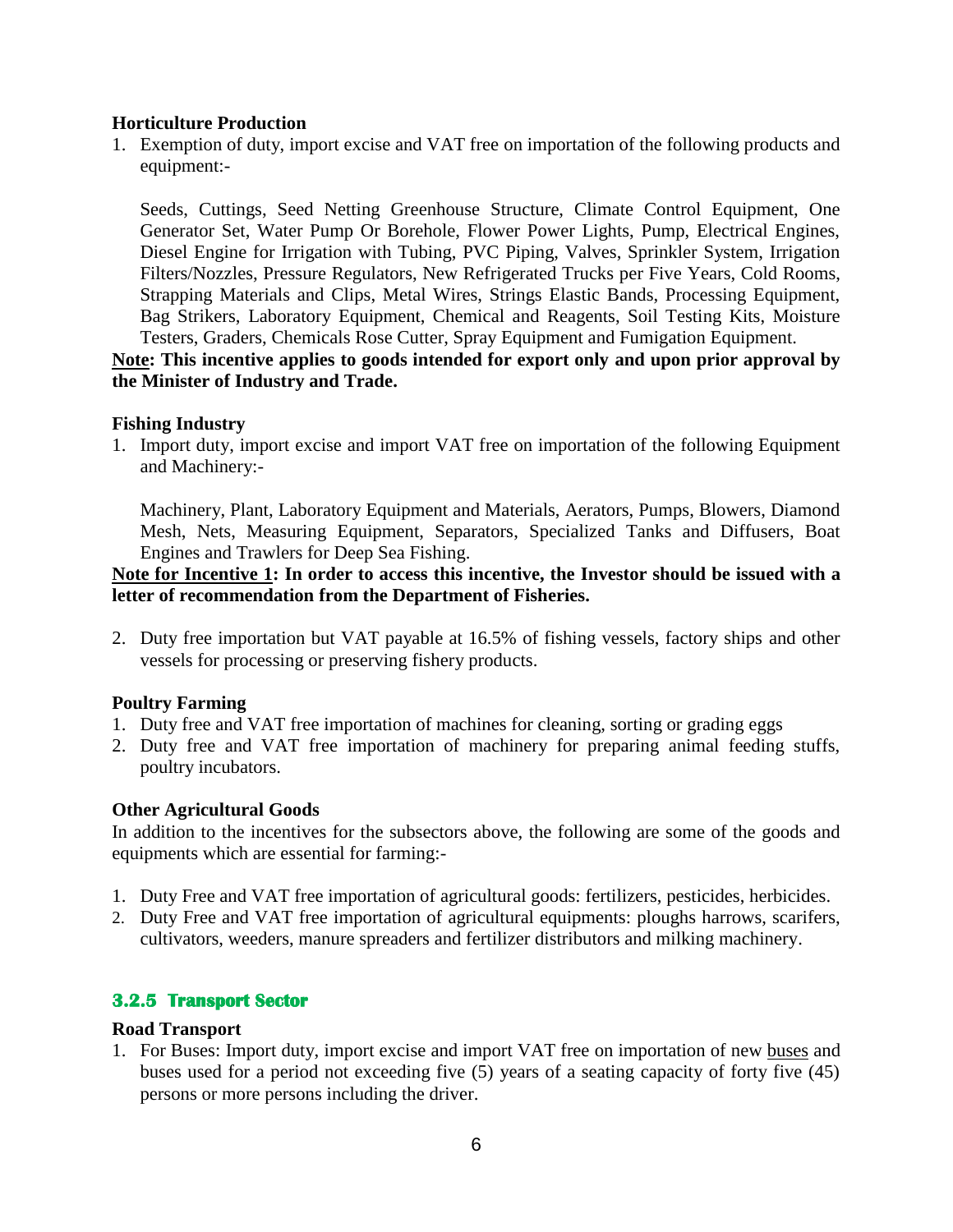- 2. For Minibuses: Import duty, import excise and import VAT free on importation of new minibuses and minibuses used for a period not exceeding five (5) years of a seating capacity of eleven (11) to forty four (44) persons or more persons including the driver.
- 3. For Trucks : Import duty and VAT free on new trucks and trucks used for a period not exceeding fifteen years of 15 tonnage or more capacity but attracts 5 % import excise. The same trucks used for a period exceeding fifteen years attracts 20 % import excise

#### **Rail Transport**

1. Import duty free and VAT free on importation of Railway materials.

#### **Air Transport**

- 1. Duty free and VAT free on importation of aero planes and other aircrafts of unloaded weight exceeding 2000 kg.
- 2. Duty free and VAT free on importation of equipment and materials for in-flight use in catering, hygiene or for similar purposes (only applicable for international scheduled services)

#### <span id="page-9-0"></span>**3.2.6 Export Processing Zone Scheme**

1. Exemption of all duties (Import, Excise and VAT on capital machinery, equipment, and raw materials directly used in the production of goods for export. 10 % of the produced goods is allowed to be sold locally after seeking approval from Ministry of Trade and Industry

**Note: In order to access this incentive, the Investor should be issued with an Export Enterprise Certificate from the Ministry of Industry and Trade**.

#### <span id="page-9-1"></span>**3.2.7 Exploration and Mining Sector**

1. Duty free and VAT free on importation of specialized goods for use in mining, such as machinery plant and exploration equipment.

**Note: A licence by the Ministry of Mines, Energy and Natural Resources is a prerequisite to accessing this incentive**.

#### <span id="page-9-2"></span>**3.2.8 Education Sector**

- 1. Duty and import excise free clearance and VAT exemption on importation of School stationery, instruments, apparatus, appliances and other tuition requisites including specialized furniture for use in the classroom, workshop or laboratory, athletic and sports goods, solar panels and accumulators for tuition purposes.
- 2. Duty and import excise free clearance and VAT exemption on importation of photocopying machines, building materials, pianos, organs, keyboards and computers for pre-school play groups.

#### **Note: A licence from the Principal Secretary of the Ministry of Education is required to access this incentive.**

3. Books of all types are import duty and VAT free.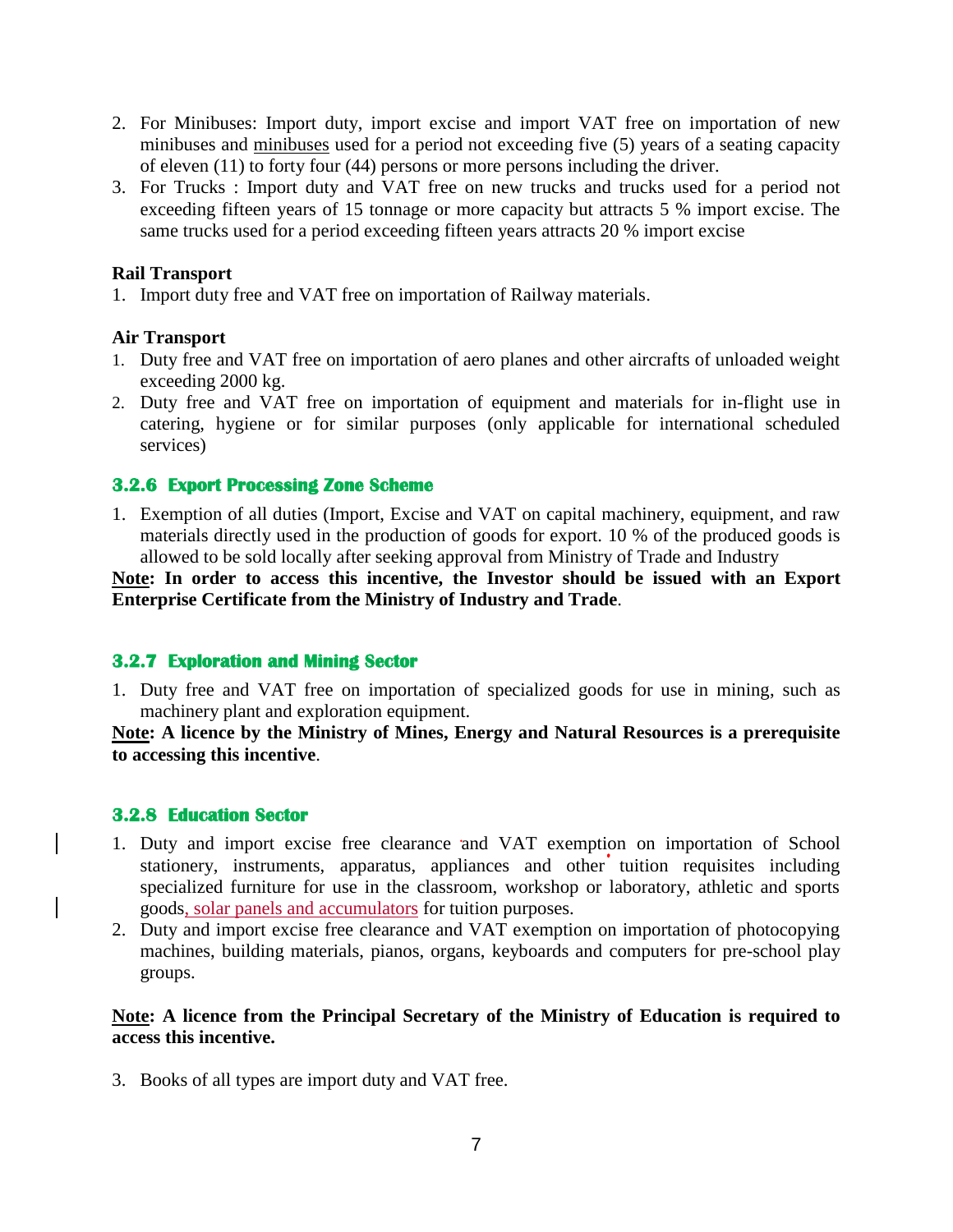#### <span id="page-10-0"></span>**3.2.9 Health**

1. Duty, excise, and VAT free on importation by Hospitals, Nursing Homes, Clinics, Surgeries, and Dispensaries of the following items:-

Instruments, Apparatus, Appliances and Requisites including parts thereof and including specialized furniture solar panels, accumulators, surgical gloves; diagnostic and laboratory reagents for use in the diagnosis or treatment of diseases or infections of humans or animals.

#### **Note for Incentive 1: in order to qualify for this incentive, the health institution has to be registered and approved by the Principal Secretary for the Ministry of Health.**

2. Duty and VAT free on importation of Medical, surgical, dental and sight testing instruments.

#### <span id="page-10-1"></span>**3.2.10 Manufacturing Sector**

#### **Industrial Rebate Scheme**

l

The Industrial Rebate Scheme applies to import and excise duty exemption of raw materials for designated manufacturing industries, but VAT is payable at 16.5%. However, raw materials for the manufacture of fertilizer, medicaments and pharmaceuticals are both import and VAT free under the scheme.

- 1. In order to qualify for the incentives under the Industrial Rebate Scheme, the following conditions should be met:-
	- (i) The manufacturing entity should be registered as an operator under the Industrial Rebate Scheme as detailed under 2 below.
	- (ii) Plant and machinery must be in place at the premises.
	- $(iii)$ Value addition of 20% minimum<sup>1</sup>. Determination of the value addition is based on assessment of production cost. The investor should therefore submit this information to Malawi Revenue Authority (MRA) prior to benefiting from the Industrial Rebate Scheme.
- 2. The scheme lists the specific type of industries that would benefit for exemption. In order to benefit from the Industrial Rebate Scheme the procedure is as follows:-
	- (i) If the industry is not already under the listed industries in the scheme, the investor should submit an application to the Commissioner General of MRA for inclusion of the new industry.
	- (ii) If the industry already exists under the listed industries in the scheme, and the manufacturing entity's raw materials are not presently provided for under the scheme, the investor should firstly submit an application to the Commissioner General of MRA to be registered as an operator under the scheme. After being registered as an operator, the investor should then submit an application for inclusion of the additional raw materials for that specific industry.
	- (iii)If the industry is already under the listed industries in the scheme, and the manufacturing entity's raw materials are presently provided for under the scheme, the investor should submit an application to the Commissioner General of MRA to be registered as an operator under the scheme.

<sup>&</sup>lt;sup>1</sup> The minimum threshold is still 20 % regardless of the SADC 35 % requirement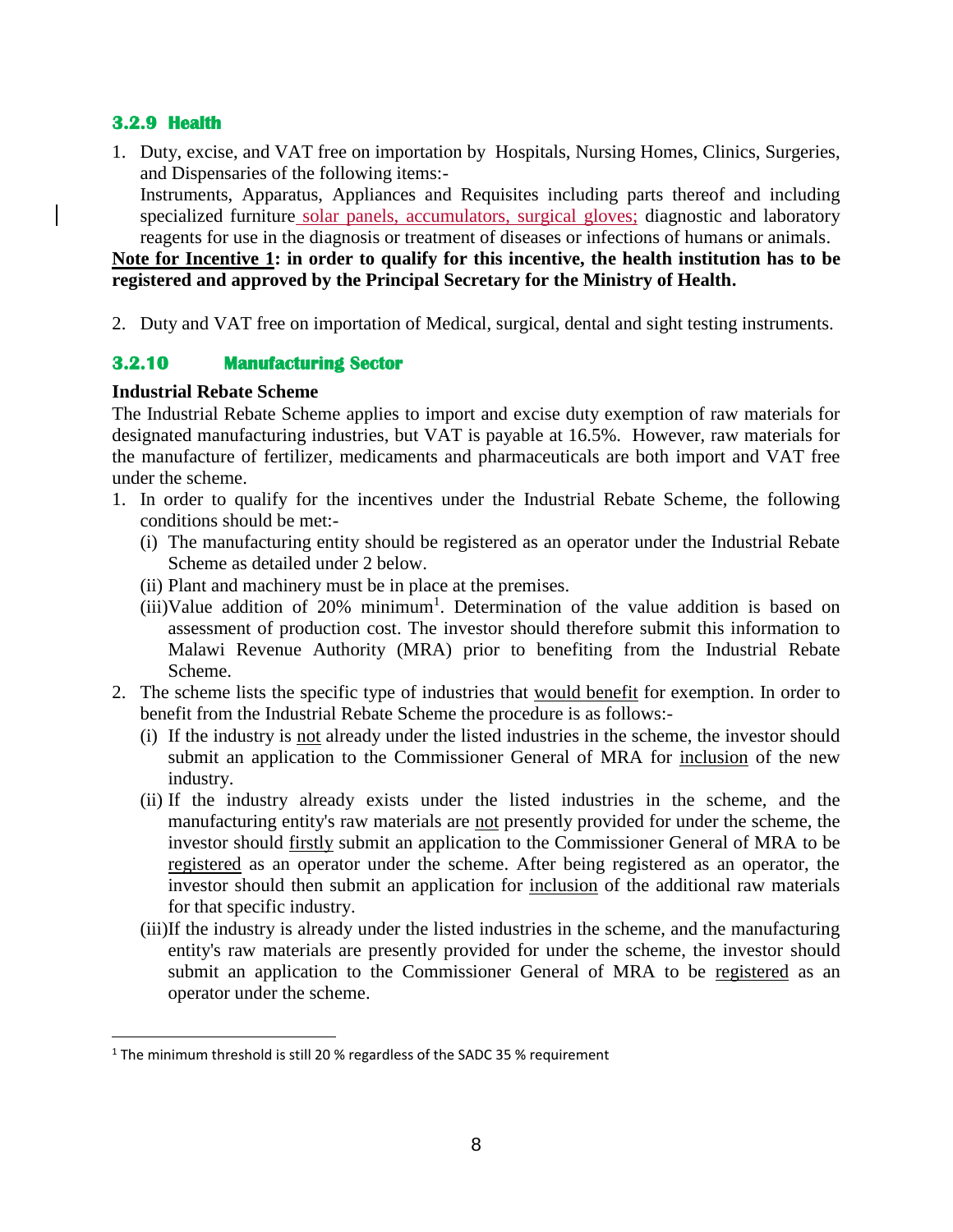# <span id="page-11-0"></span>**4. DOMESTIC TAX INCENTIVES**

Domestic Tax Incentives are in two (2) forms, i.e. General Incentives, and Specific Incentives. General incentives are incentives which are accessible by every taxpayer operating as a 'business person' or business entity' in the country. On the other hand, Specific Domestic Tax Incentives are sector specific and are accessible by a taxpayer operating as a 'business person' or 'business entity' in that particular sector.

## <span id="page-11-1"></span>**4.1 General Domestic Tax Incentives**

There are 4 General Tax Incentives in Malawi and these are as follows:-

#### **1. Losses are carried forward up to 6 years for businesses.**

- (i) Losses incurred by the business are carried forward for a maximum period of six years from the year in which they were incurred.
	- This provision allows an investor to carry forward business losses and factor in the previous years' losses into current years' profits. This results in an overall reduction of the tax liability at the time the business starts making profits, hence working capital is not adversely affected.
- **2. Initial and annual allowances at various rates are granted besides the depreciation (annual) allowances.**

These are essentially Capital Allowances allowable on staff housing specifically for the agriculture sector. A detailed explanation of the operationalization of the claim is as follows:-

- (i) Capital Allowances allow the loss of value of a business's capital items to be treated as a current expenditure and thereby be used in the assessment of a business's taxable income**<sup>i</sup>** .
	- This provision makes the loss of value of a capital item become an acceptable expenditure and is used to offset the gross profit, thereby reducing the total taxable income for Corporate Income Tax obligations.
- (ii) There are 3 different forms of capital allowances, as follows:- Initial Allowances, Investment Allowances, and Annual Allowances.

Initial Allowance is given to the tax payer in the first year after the tax payer has claimed the allowance at the end of the year upon submission of financial statements.

Annual Allowance is given to the tax payer every year from the first year for the lifespan of the capital asset.

Investment Allowance is given to the tax payer in the first year only.

Please refer to table 7 and table 8 in section 3.4 for specific rates and corresponding capital items.

**Note 1: Initial or Investment Allowances are only claimed once in the first year of use of the capital asset.**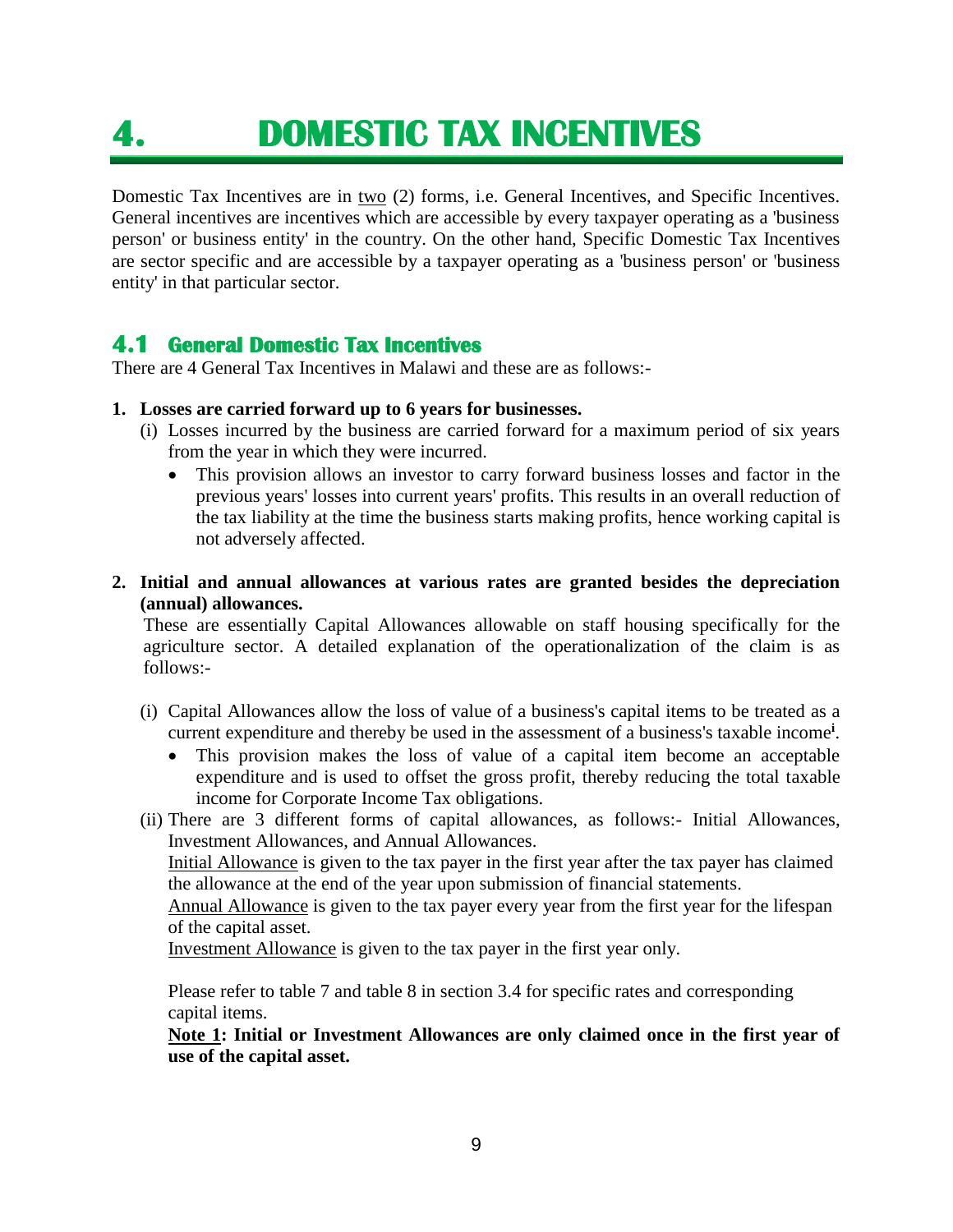**Note 2: No Investment Allowance can be claimed when Initial Allowance has been claimed. This entails that a business entity can only claim either Initial Allowance or Investment Allowance.**

**Note 3: Annual allowance is claimed at the end of each year, for the lifespan of the capital asset.** 

**Note 4: Investment Allowance is not applicable as a General Incentive**

- (iii) In order to benefit from this incentive the business entity is supposed to submit a return of income attaching the capital allowances schedule at the end of the financial year
- **3. Commercial Buildings with a construction cost of MK 100 million or above, are subject to an Annual Allowance of 2.5%**

These are essentially Capital Allowances allowable on staff housing specifically for the agriculture sector. A detailed explanation of the operationalization of the claim is as follows:-

*For detailed explanation of capital allowances, please refer to section 3.1.*

#### **Note 4: Only claims on Annual Allowance are allowable for the case of Commercial Buildings of MK100 million in value and not Initial and Investment allowances.**

- (i) In order to benefit from this incentive the business entity is supposed to submit a return of income attaching the capital allowances schedule at the end of the financial year.
- 4. **A claim of 50% allowance of social contributions** paid directly into the building of a public hospital or school, or the sponsoring of youth sporting development activities. Where a tax payer wants to fund corporate social activities, they can claim 50% of the expenditure. Taxable expenses are reduced by 50% of the donation. As long as the taxpayer has a record of the donation and indicates on the tax return a claim of the tax allowance.

## <span id="page-12-0"></span>**4.2 Specific Domestic Tax Incentives**

Specific Tax Incentives in Malawi cover 4 sectors, the Manufacturing Sector, the Export Sector, the Agriculture Sector, and the Mining Sector.

#### <span id="page-12-1"></span>**4.2.1 Manufacturing Sector**

#### **1. Pre-business expenses of up to 18 months are allowable expenses**

- (i) 'Pre-business Expenses' are expenses incurred prior to commencement of trade as a person or business entity is preparing to launch their business.
- (ii) 'Allowable Expenses' are acceptable current expenditures for purposes of operating the business e.g. salary of an employee in the business.
- (iii)'Up to 18 months' entails all expenses incurred 18 months prior to the commencement of production or trading.
	- This provision allows an investor in the manufacturing sector to claim expenses incurred '18 months prior to commencement of production' against income, thereby reducing the Corporate Income Tax paid.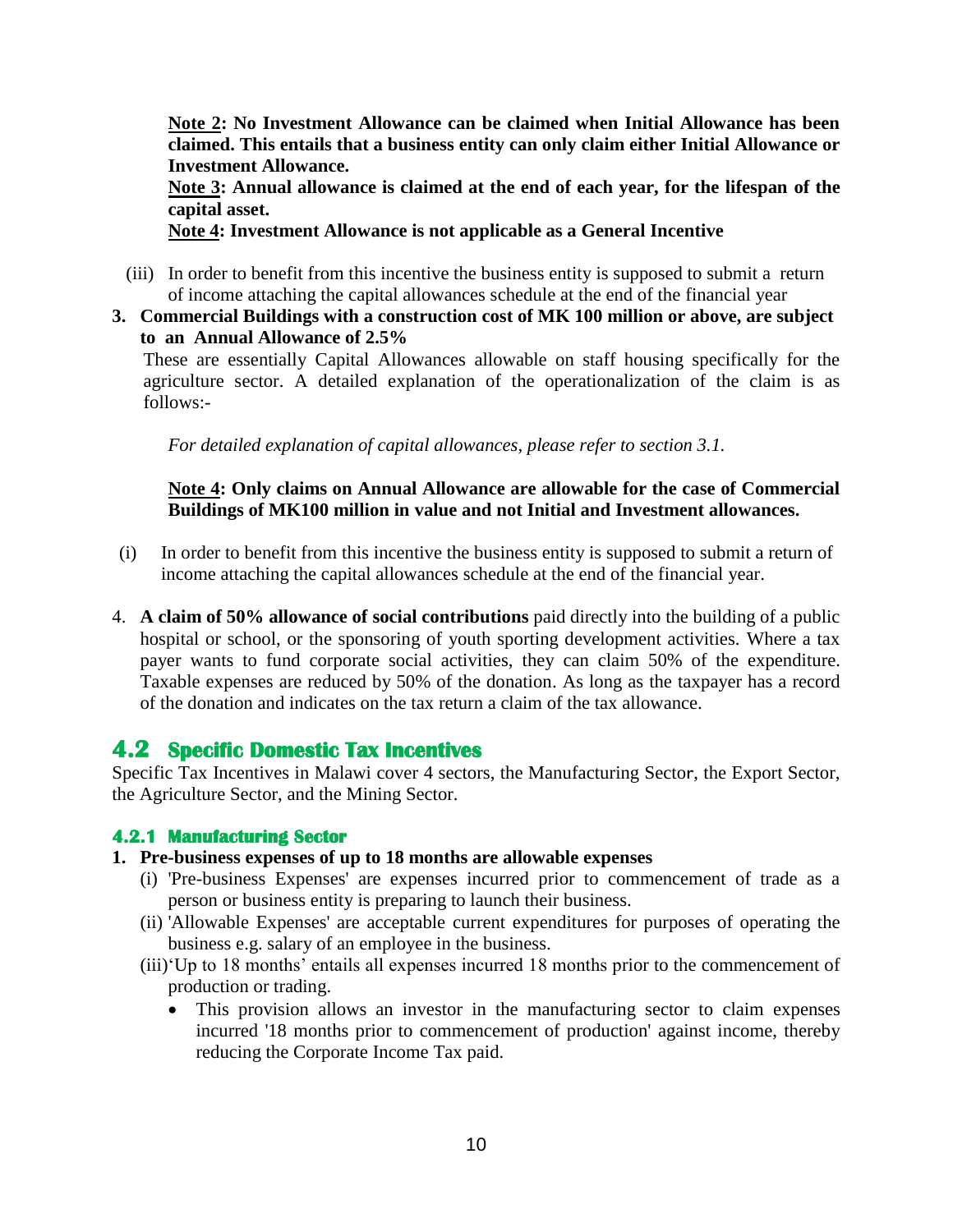- **2. Losses are carried forward for six years to encourage investment in profitable business ventures**
	- (ii) Losses incurred by the business are carried forward for a maximum period of six years from the year in which they were incurred.
		- This provision allows an investor to carry forward business losses and factor in the previous years' losses into current years' profits. This results in an overall reduction of the tax liability at the time the business starts making profits, hence working capital is not adversely affected.
- **3. Capital Allowances are allowable on various capital items for the manufacturing sector.**  Covering investment , initial and annual allowances

*For detailed explanation of capital allowances, please refer to section 3.1.*

Please refer to table 7 and table 8 in section 3.4 for specific rates and corresponding capital items.

#### <span id="page-13-0"></span>**4.2.2 Export Sector**

Domestic Tax Incentives for the export sector are provided for under the Export Incentives Act.

- **1. 25% export allowance for non-traditional exports as outlined in the Export Incentives Act.** 
	- (i) 'Export Allowance' entails an allowance given to a taxpayer who is an exporter calculated on the taxable income of his business.
	- (ii) For a business person to qualify for this incentive, they have to be registered as an exporter
	- (iii) 25% of the taxable income (i.e. net profit) is acceptable as expenditure, therefore this entails 25% of the taxable income will not be subjected to Corporate Income Tax.
		- This provision reduces the amount of Corporate Income Tax paid by the Business Entity.

#### **2. 25% international transport allowance for nontraditional exports**

- (i) 'International Transport Allowance' entails an allowance claimed by the taxpayer who is an international transporter over and above the expenses incurred during the year.
- (ii) Nontraditional Exports are exports excluded from the list of Traditional Exports outlined in the Export Incentive Act.
- (iii) This incentive is applicable only to international transportation of nontraditional exports
- (iv) A person engaged in mining operations shall not be eligible to claim any export allowance or any transport allowance for goods, materials or products exported from Malawi
- (v) International transporters of nontraditional exports claim additional 25% of the international transport costs incurred as an acceptable expenditure for that particular year. It is computed by including together with total expenses, 25% of costs incurred during international transportation of nontraditional exports, thereby ultimately increasing expenditures and reducing the amount of taxable income (i.e. net profit)
	- This provision reduces the amount of Corporate Income Tax paid by the Business Entity.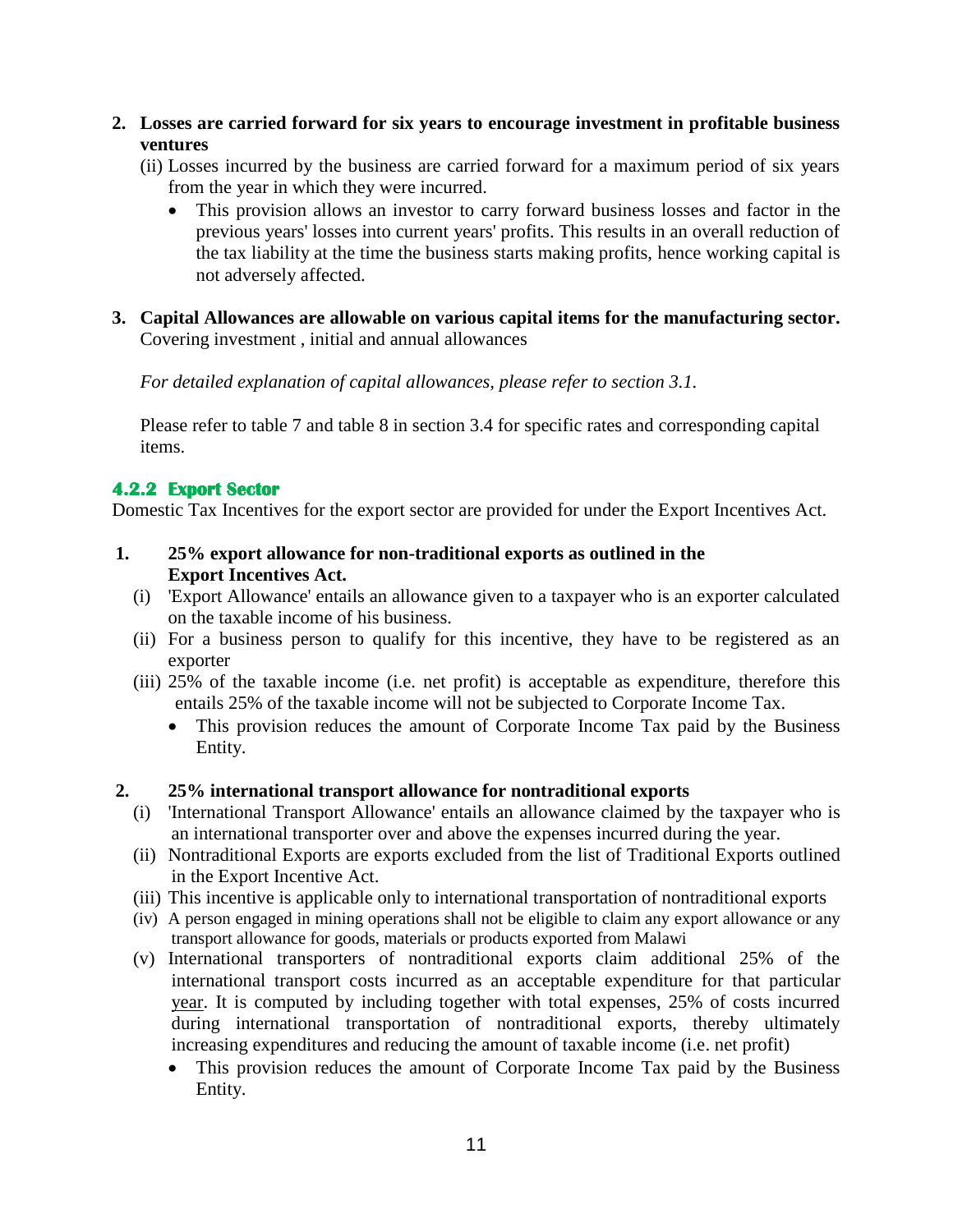#### **Note 1: This incentive is accessible to business entities involved in transportation. Note 2: Exporting entities, that also have their own transportation costs can also access this incentive**

#### **3. Exports are zero-rated for purpose of Value Added Tax**.

This implies that exporters can claim input VAT in the course of production. A detailed explanation of the operationalization of the claim is as follows:-

- (i) Value Added Tax (VAT) is a general tax on consumption expenditure that is levied on the 'value added' that has been created at various stages in the production and distribution chain. This tax is applied on a wide range of goods and services.
- (i) There are 2 rates at which VAT is charged, i.e. Standard Rate and Zero-Rate
	- Standard rate is used for supplies that are charged 16.5% VAT
	- Zero-rated supplies are charged 0% VAT
	- Exempt supplies are not charged VAT
- (i) There are 2 types of VAT that are charged by business entities on purchased items and these are:-
	- Input VAT is tax charged when one is purchasing items
	- Output VAT is tax charged when one is selling items
- (ii) Exporters claim from MRA input VAT on standard rated supplies and zero rated supplies.
- (iii) Operationally, for Standard rated VAT an exporter will claim input VAT and offset it against output VAT, and remit the balance to MRA
- (iv) Operationally, for Zero-rated VAT an exporter claims input VAT and since output VAT is zero, there is an excess and in such a scenario, the exporter claims a refund from MRA
- (v) In order to be able to claim VAT, a 'business person' or business entity needs to be registered for VAT.
	- Compulsory VAT Registration business entities with an annual turnover of at least MK10 million have to register for VAT
	- Voluntary VAT Registration business entities with annual turnover of less than MK10 million and want to claim VAT register for VAT voluntarily
	- Those trading in VAT exempt supplies (goods and services) do not have to register for VAT

#### **Note: This zero rate VAT on exports applies to any taxpayer engaged in the export of Malawi produced goods indicated by proof of export**

#### <span id="page-14-0"></span>**4.2.3 Agriculture Sector**

(i) Claim on capital expenditures are provided for the agriculture sector in relation to the construction of dams, dykes and land preparation are claimable. In this incentive the taxpayer is eligible to claim the full cost on the dam, dyke or land preparation. Capital expenditure entails an element of improvement of a capital item. Revenue expenditures are expenses incurred in order for one to generate revenue.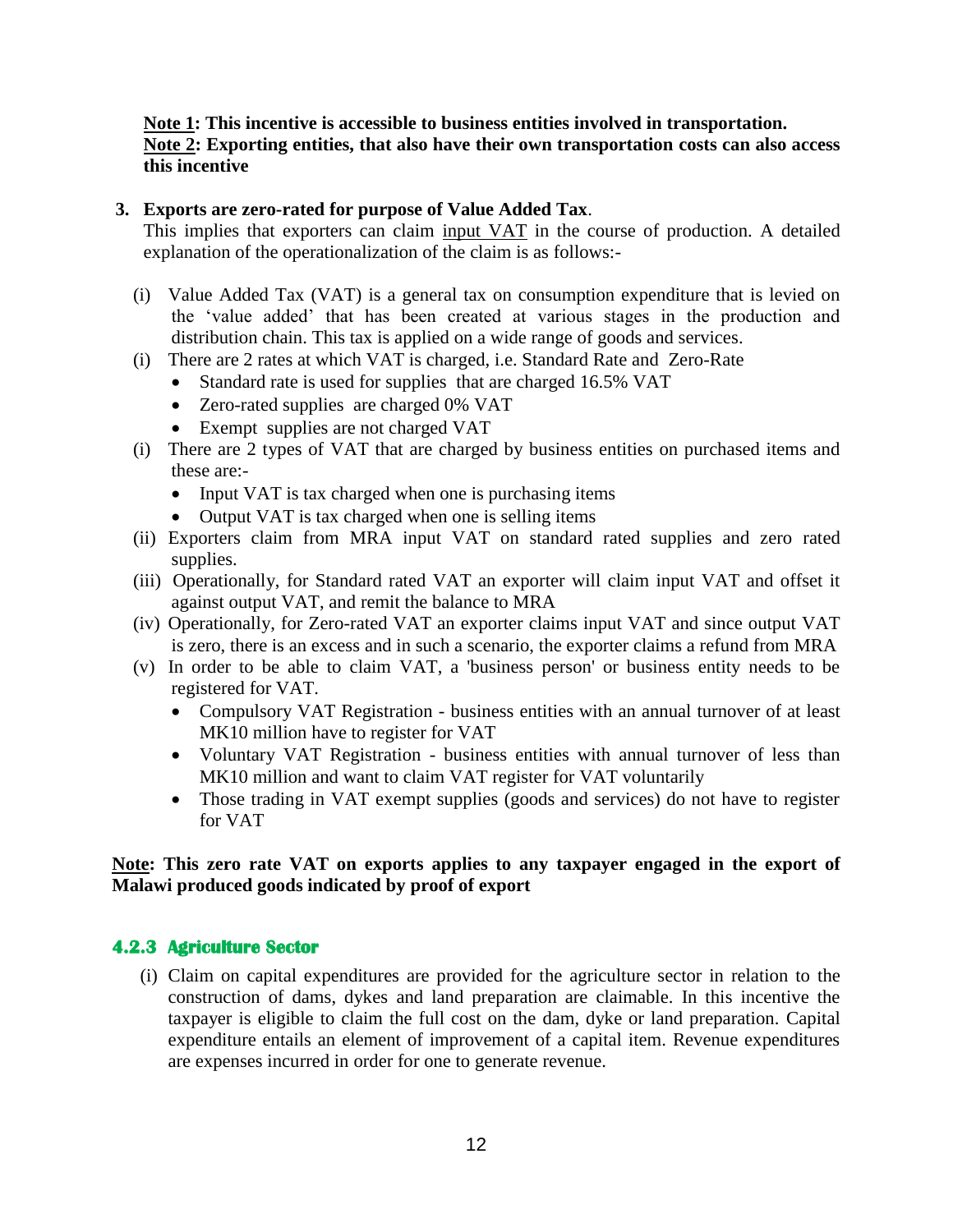- (ii) For special traders and cases as in the agriculture sector, some capital expenses are treated as acceptable expenses and will therefore be used to reduce net profit and thus reduce income tax.
	- This provision reduces income tax payable by the Business Entit**y**.

Growers of tea, coffee, tobacco, sugar, cocoa or such other crop as the Minister may approve, at a plantation level are recognized as manufacturers which means they can claim all incentives available to a manufacturer A plantation is a large piece of land (or water) usually in a tropical or semitropical area where one crop is specifically planted for widespread commercial sale and usually tended by resident laborers.

- **1. Annual and Initial allowances on staff housing in the agriculture sector is claimable** These are essentially Capital Allowances allowable on staff housing specifically for the agriculture sector. A detailed explanation of the operationalization of the claim is as follows:-
- (i) The capital allowances covers Initial Allowances, Investment Allowances, and Annual Allowances.

*For detailed explanation of capital allowances, please refer to section 3.1.* Please refer to table 7 and table 8 in section 3.4 for specific rates and corresponding capital items.

#### **Note 4: Investment Allowance is not applicable to the Agriculture Sector**

(ii) In order to benefit from this incentive the business entity is supposed to submit a return of income attaching the capital allowances schedule at the end of the financial year.

### <span id="page-15-0"></span>**4.2.4 Mining Sector**

**1. The whole capital expenditure on plant and machinery is claimable in the first year of operation.**

A detailed explanation of the operationalization of the claim is as follows:-

- (iii)Capital expenditure, or CapEx, are funds used by a company to acquire or upgrade physical assets such as property, industrial buildings or equipment.
- (iv)Capital expenditure is treated as revenue expenditure and is used to offset the gross profit, thereby reducing the total taxable income for Corporate Income Tax obligations. In order to benefit from this incentive the business entity is supposed to submit a return of income attaching proof of capital expenditure at the end of the financial year.

#### **Note: Those operating in this sector are expected to register but that is not the prerequisite to enjoying this incentive**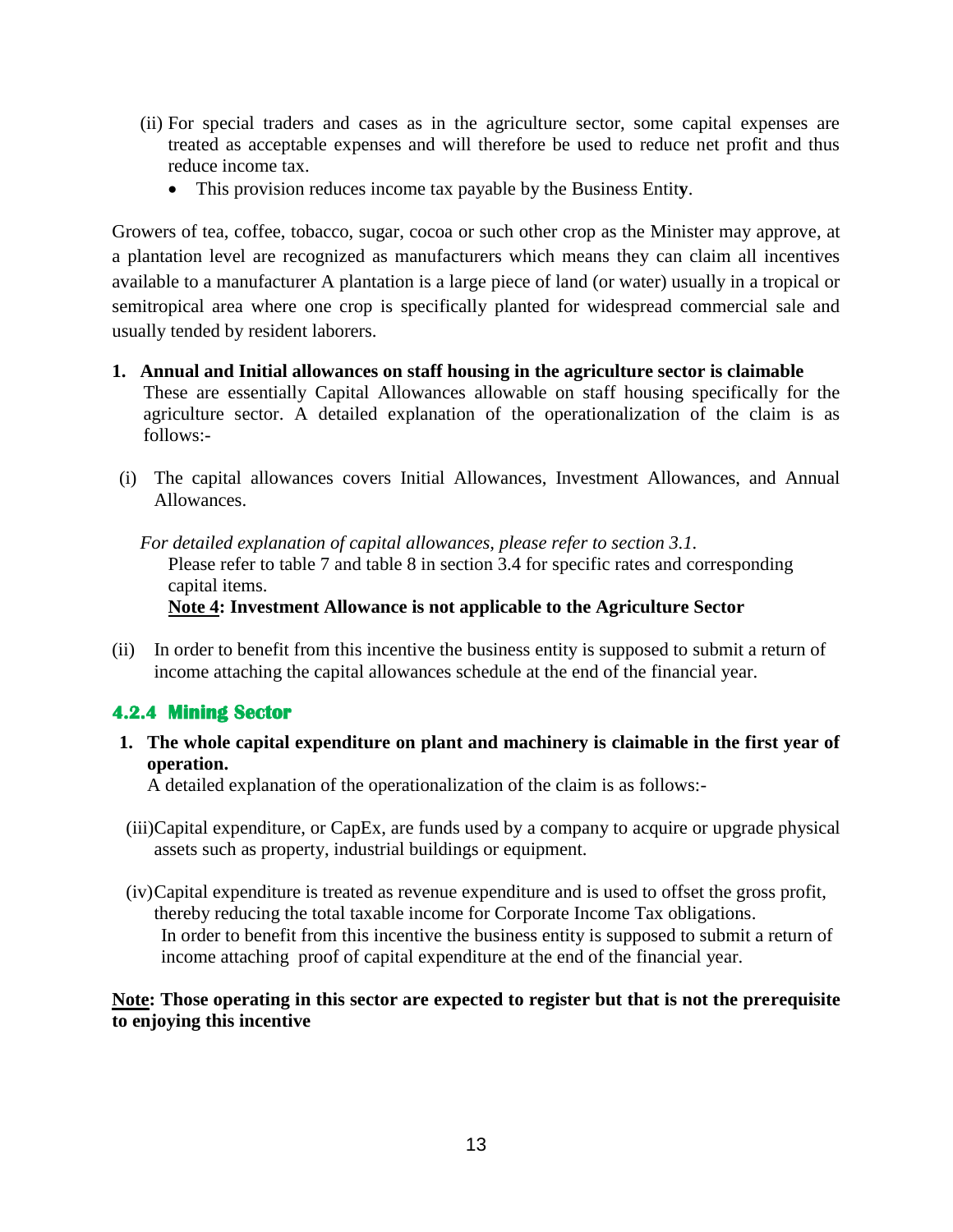## <span id="page-16-0"></span>**4.3 Summary of Domestic Tax Incentives**

This section presents a summary of the domestic tax incentives that have been detailed in sections 3.1 and 3.2. Table 1 presents a summary of Income Tax Incentives, and Table 2 presents a summary of exemptions from income taxes.

|              | $\sim$ 1. Summary or meemer rax meemives          |                                                                                      |                                            |                                           |  |  |
|--------------|---------------------------------------------------|--------------------------------------------------------------------------------------|--------------------------------------------|-------------------------------------------|--|--|
|              | <b>Item</b>                                       | <b>Description</b>                                                                   | <b>Claimable Rate</b>                      | <b>Reference</b>                          |  |  |
| 1.           | <b>Pre-business expenses</b><br>for manufacturers | In the course of establishing<br>the business                                        | Expenses up to 18<br>months before         | Section 41 of the<br><b>Taxation Act</b>  |  |  |
|              |                                                   |                                                                                      | commencement of the<br>business            |                                           |  |  |
| 2.           | <b>Export allowance</b>                           | Allowance on taxable income<br>on non-traditional exports (i.e.                      | 25% of taxable income<br>from export sales | Section 14 of<br><b>Export Incentives</b> |  |  |
|              |                                                   | not un manufactured tobacco                                                          |                                            | <b>Act and Section</b>                    |  |  |
|              |                                                   | and tobacco refuse, tea, coffee                                                      |                                            | 36A of the                                |  |  |
|              |                                                   | and cane sugar)                                                                      |                                            | <b>Taxation Act</b>                       |  |  |
| 3.           | <b>International Transport</b>                    | Allowance on international                                                           | Additional 25% of                          | Section 41B of the                        |  |  |
|              | <b>Allowance</b>                                  | transport costs incurred by the                                                      | international cost                         | <b>Taxation Act</b>                       |  |  |
|              |                                                   | taxpayer for his non-traditional                                                     |                                            |                                           |  |  |
|              |                                                   | exports                                                                              |                                            |                                           |  |  |
| $\mathbf{4}$ | <b>Tax holiday</b>                                | Companies operating in                                                               | 0% not exceeding 10                        | Eleventh schedule                         |  |  |
|              |                                                   | priority industry so designated                                                      | year period                                | of the Taxation Act                       |  |  |
|              |                                                   | by the Minister of Finance                                                           |                                            |                                           |  |  |
| 5.           | <b>Initial annual and</b>                         |                                                                                      |                                            | See the table below                       |  |  |
|              | <b>Investment allowance</b>                       |                                                                                      |                                            | on Capital<br>allowance                   |  |  |
| 6.           | <b>Other tax incentives</b>                       | Duty free importation of qualifying capital goods used in manufacturing,<br>(i)      |                                            |                                           |  |  |
|              |                                                   | information<br>mining,<br>horticulture,<br>Technology,<br>tourism.<br>and            |                                            |                                           |  |  |
|              |                                                   | telecommunication                                                                    |                                            |                                           |  |  |
|              |                                                   | (ii) For manufacturing, duty free benefit also applies to raw materials              |                                            |                                           |  |  |
|              |                                                   | (iii) VAT levelled at 16.5% is reclaimable                                           |                                            |                                           |  |  |
|              |                                                   | (iv) Specific goods are VAT exempt or zero rated                                     |                                            |                                           |  |  |
|              |                                                   | Industrial rebate scheme: qualifying industries can import raw materials duty<br>(v) |                                            |                                           |  |  |
|              |                                                   | free                                                                                 |                                            |                                           |  |  |

<span id="page-16-1"></span>

|  | <b>Table 1: Summary of Income Tax Incentives</b> |  |  |
|--|--------------------------------------------------|--|--|
|  |                                                  |  |  |

#### <span id="page-16-2"></span>**Table 2: Exemptions from Income Tax**

|    | <b>Item</b>                             | <b>Description</b>                                                       |  |  |  |
|----|-----------------------------------------|--------------------------------------------------------------------------|--|--|--|
|    | <b>Capital Gains and Capital Losses</b> | Transfer of capital assets between spouses or between former<br>(i)      |  |  |  |
|    |                                         | spouses                                                                  |  |  |  |
|    |                                         | (ii) Transfer of capital assets from an individual to a trust            |  |  |  |
|    |                                         | (iii) On disposal of a principal residence                               |  |  |  |
|    |                                         | (iv) From shares held on the Malawi Stock Exchange for more than         |  |  |  |
|    |                                         | one year.                                                                |  |  |  |
|    |                                         | (v) On disposal of personal and domestic assets.                         |  |  |  |
|    |                                         | (vi) (realised by an individual not used in connection with any trade)   |  |  |  |
| 2. | <b>Other</b>                            | Severance pay of up to K50,000 (only applicable when it is due to<br>(i) |  |  |  |
|    |                                         | redundancy or retrenchment)                                              |  |  |  |
|    |                                         | Interest up to K10, 000 (for individuals)                                |  |  |  |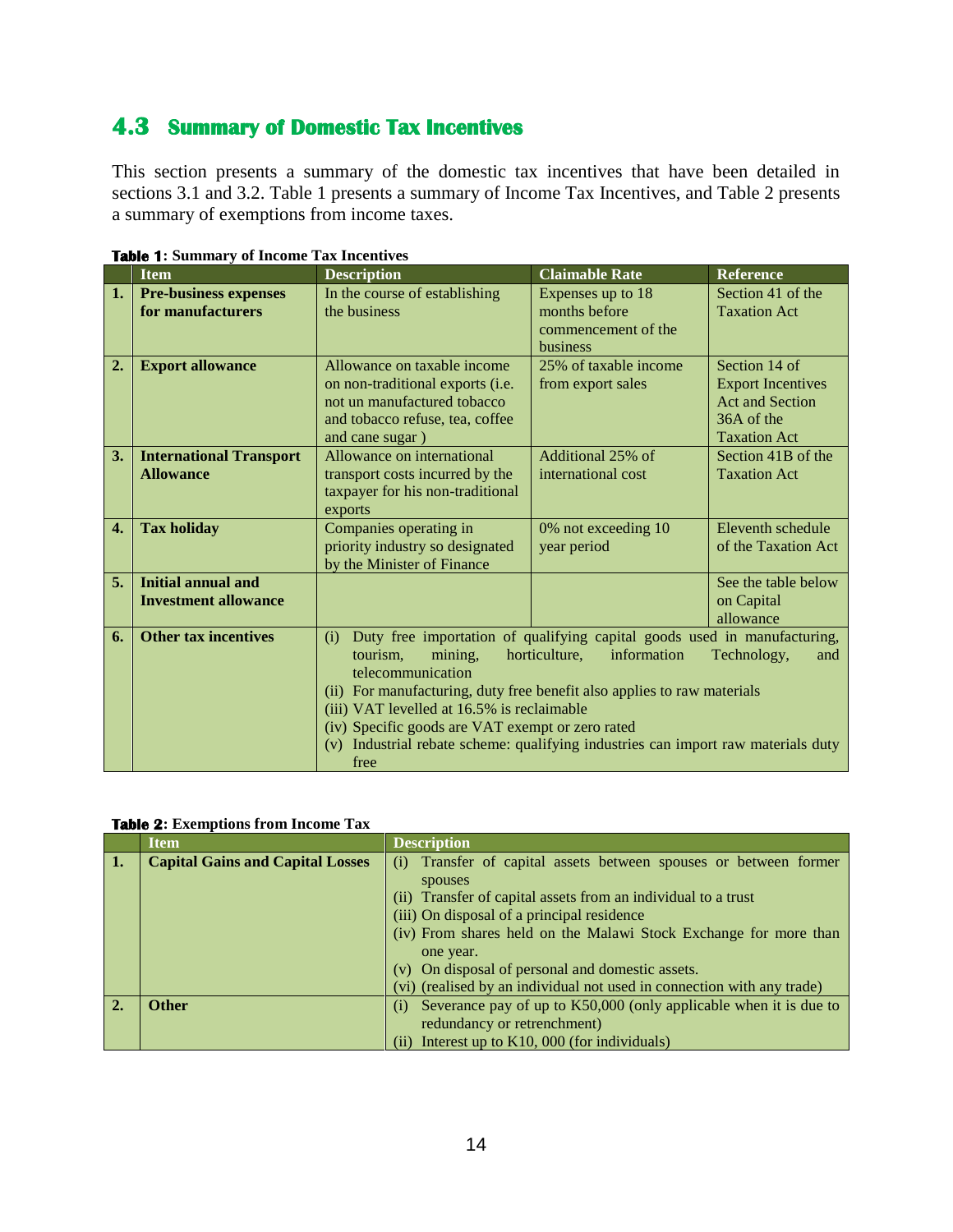## <span id="page-17-0"></span>**4.4 Schedule of Selected Domestic Tax Rates**

The following is a schedule of selected domestic tax rates in Malawi and includes the following:- Income Tax, Withholding Tax, Fringe Benefit Tax, Value Added Tax, Capital Allowances, and Annual Allowances Fixed by the Commissioner General of MRA. Detailed information pertaining to each of these provisions is as follows:-

#### <span id="page-17-1"></span>**4.4.1 Income Tax**

Tax levied on the Income of an individual or a business entity which includes the total amount in cash or otherwise received by or accrued to a person or a business entity from sources within Malawi, or deemed to be within Malawi. Table 3 presents information on various tax rates levied on Corporate Income and Personal Income.

|    | <b>Tax Source</b>           | <b>Descriptions</b>                                                                          | <b>Rates</b>                               |
|----|-----------------------------|----------------------------------------------------------------------------------------------|--------------------------------------------|
| 1. | <b>Corporate Income Tax</b> | <b>Domestic Incorporated Companies</b>                                                       | 30%                                        |
|    | (CIT)                       | <b>Foreign Incorporated Companies</b>                                                        | Add 5% to rate of domestic company         |
|    |                             | Priority industry                                                                            | 0% CIT for a period not exceeding 10 years |
|    |                             | <b>Export Processing Zone Companies</b>                                                      | 30%                                        |
|    |                             | Insurance companies                                                                          | 21%                                        |
|    |                             | Trusts and educational institutions                                                          | 25%                                        |
|    |                             | Pension funds                                                                                | 15%                                        |
|    |                             | Ecclesiastical, Charitable or educational<br>institutions of a public character or of trusts | 30%                                        |
| 2. | <b>Personal Income Tax</b>  | First K20, 000/month                                                                         | $0\%$                                      |
|    | - Pay as You Earn<br>(PAYE) | <b>Next K5,000</b>                                                                           | 15%                                        |
|    |                             | Excess over K25, 000                                                                         | 30%                                        |

#### <span id="page-17-3"></span>**Table 3: Summary of Income Tax Rates**

#### <span id="page-17-2"></span>**4.4.2 Withholding Tax**

Withholding Tax is an advance payment of Income tax deducted at source on specific payments. The tax is deducted by the entity making the payment at the time payment is made. Table 4 presents the withholding tax rates depending on the source of the income.

<span id="page-17-4"></span>

| <b>Table 4: Summary of Withholding Tax Rates</b> |  |  |  |
|--------------------------------------------------|--|--|--|
|--------------------------------------------------|--|--|--|

|                | <b>Tax Source</b>                                             | <b>Descriptions</b>                        | <b>Rates</b> |
|----------------|---------------------------------------------------------------|--------------------------------------------|--------------|
| $\mathbf{1}$ . | <b>Final Income Taxes</b>                                     |                                            |              |
| a.             | Dividend Tax                                                  | <b>Final Tax</b>                           | 10%          |
| $b$            | Non Resident Tax                                              | On Gross Income                            | 15%          |
| 2.             | Non-final tax rates applicable to residents on payments for:- |                                            |              |
| a.             | Royalties                                                     |                                            | 20%          |
| $b$            | Rent                                                          |                                            | 15%          |
| c.             | Fees                                                          |                                            | 10%          |
| d.             | Bank interest of over K10,000                                 |                                            | 20%          |
| e.             | <b>Services</b>                                               |                                            | 20%          |
| f.             | Commissions                                                   |                                            | 20%          |
| 7.             | Payment for carriage and haulage                              |                                            | 10%          |
| 8.             | Payment for tobacco sales                                     |                                            | 3%           |
| 9.             | Payment to contractors/sub-contractors                        | Only contractors and subcontractors in the | 4%           |
|                |                                                               | building and construction industry         |              |
| 10.            | Payment of any supplies to traders and institution            | Foodstuff                                  | 3%           |
|                |                                                               | Other                                      | 3%           |
| 11.            | Public entertainment                                          |                                            | 20%          |
| 12.            | Payment of over K15,000 for casual labour or services         |                                            | 20%          |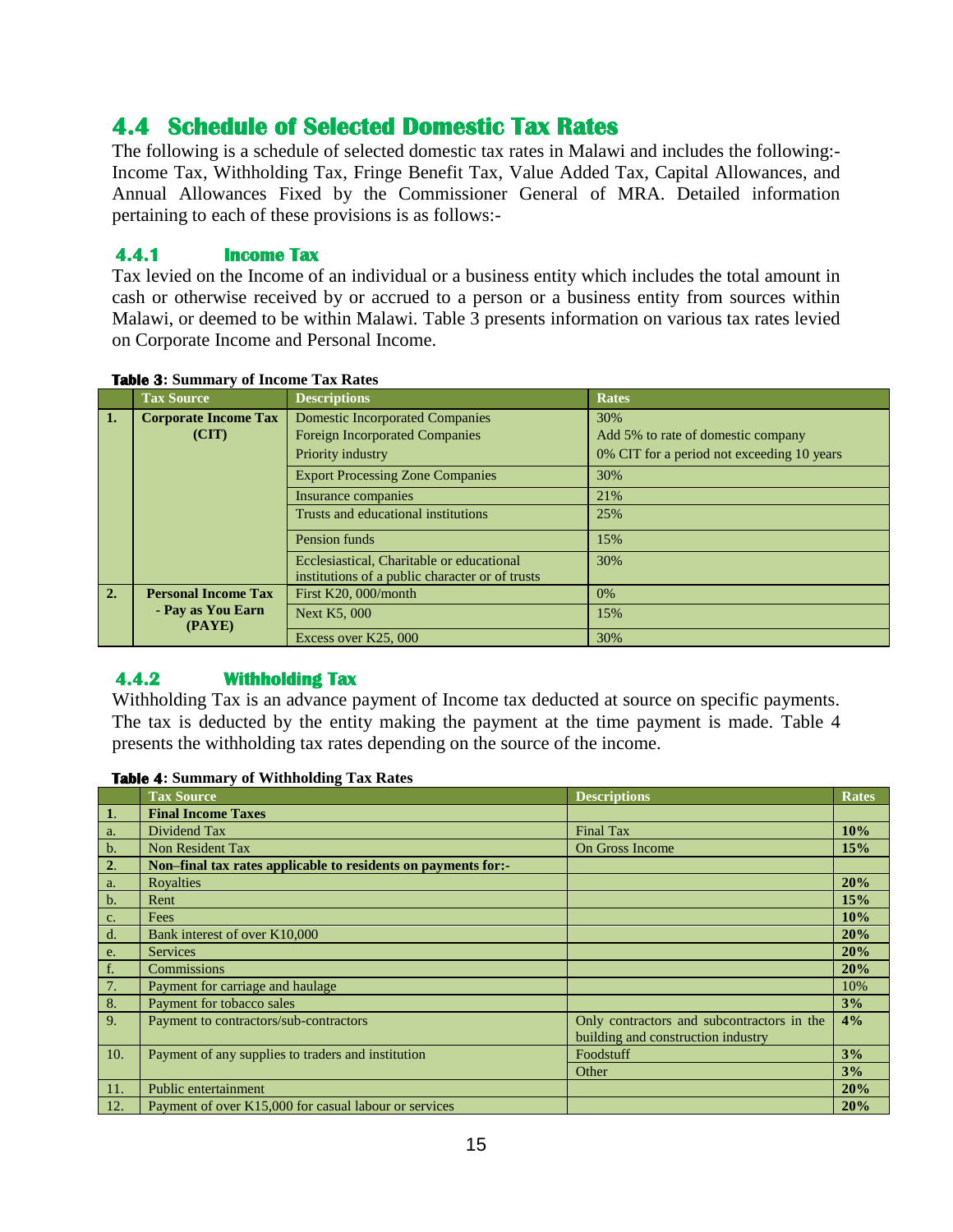#### <span id="page-18-0"></span>**4.4.3 Fringe Benefit Tax**

Fringe Benefit Tax is the tax that is charged on the total taxable value of fringe benefits provided by the employer to the employee. A fringe benefit means any asset, service or other benefit in kind that is provided by or on behalf of an employer to an employee, if such provision includes an element of personal benefit to the employee. Except government, all other employers are eligible for Fringe Benefit Tax. Table 5 presents the fringe benefit tax rates per income source.

|                  | <b>Taxable Item</b>                                                                                                                                                 | <b>Basis of Taxable Value</b>                                                                                                                                            | Rate | <b>Option</b>                                                                                                                  |
|------------------|---------------------------------------------------------------------------------------------------------------------------------------------------------------------|--------------------------------------------------------------------------------------------------------------------------------------------------------------------------|------|--------------------------------------------------------------------------------------------------------------------------------|
| 1.               | <b>Motor Vehicle</b>                                                                                                                                                | 15% Original Cost                                                                                                                                                        | 30%  | <b>Non</b>                                                                                                                     |
| 2.               | <b>Housing Accommodation</b>                                                                                                                                        |                                                                                                                                                                          |      |                                                                                                                                |
| a.               | Property owned by employer                                                                                                                                          | 50 percent of:-<br>Open market value (OMV) or<br>10% employee's salary for an unfurnished<br>$\bullet$<br>house<br>12% employees salary for furnished house<br>$\bullet$ | 30%  | with<br><b>The</b><br>greater<br>one<br>amount                                                                                 |
| $\mathbf{b}$ .   | <b>Rented Property</b>                                                                                                                                              | Rented value or<br>10% of salary (unfurnished housing)<br>12% of salary (furnished Rented housing)<br>$\bullet$                                                          | 30%  | with<br>The<br>one<br>greater<br>amount                                                                                        |
| 3.               | <b>School fees and related expenses</b>                                                                                                                             | Cost<br>$\bullet$                                                                                                                                                        | 30%  | 50% taxable if paid directly<br>to an institution                                                                              |
| $\overline{4}$ . | Utilities,<br>Household<br>items,<br><b>Vacations, travel,</b><br><b>Domestic</b><br>services:-gardeners,<br>maids, cooks, nannies, security<br>guards and watchmen | Cost<br>$\bullet$                                                                                                                                                        | 30%  | 100%<br>Taxable<br>(but)<br>gardener<br>security<br>guard<br>&watchmen are exempted<br>if the property is owned by<br>employer |

#### <span id="page-18-2"></span>**Table 5: Summary of Fringe Benefits Tax Rates**

#### <span id="page-18-1"></span>**4.4.4 Value Added Tax**

Value Added Tax (VAT) is a general tax on consumption expenditure that is levied on the 'value added' that has been created at various stages in the production and distribution chain. This tax is applied on a wide range of goods and services. Table 6 presents a detailed narrative of the execution of tax claims on VAT.

#### <span id="page-18-3"></span>**Table 6: Execution of Claims on Value Added Tax**

#### **Value Added Tax**

- 1. There are 2 rates at which VAT is charged, i.e. Standard Rate and Zero-Rate
	- (i) Standard rate is used for supplies which are charged 16.5% VAT.
	- (ii) Zero-rated supplies are charged 0% VAT
	- (iii) Exempt supplies are not charged VAT.
- 2. There are 2 types of VAT that are charged by business entities on purchased items and these are:-
	- (i) Input VAT is tax charged when one is purchasing items
	- (ii) Output VAT is tax charged when one is selling items
- 3. Exporters claim from MRA input VAT on standard rated supplies and zero rated supplies.
- 4. Operationally, for Standard rated VAT an exporter will claim input VAT and offset it against output VAT, and remits the balance to MRA
- 5. Operationally, for Zero-rated VAT you claim input VAT and since output VAT is zero, there is an excess and in such a scenario, the exporter claims a refund from MRA
- 6. In order to be able to claim VAT, a 'business person' or business entity needs to be registered for VAT.
	- (i) Compulsory VAT Registration business entities with annual turnover of at least MK10 million have to register for VAT
	- (ii) Voluntary VAT Registration business entities with annual turnover of less than MK10 million and want to claim VAT register for VAT voluntarily
	- (iii) Those trading in VAT exempt supplies (goods and services) do not have to register for VAT
	- (iv) Produce an EFD generated invoice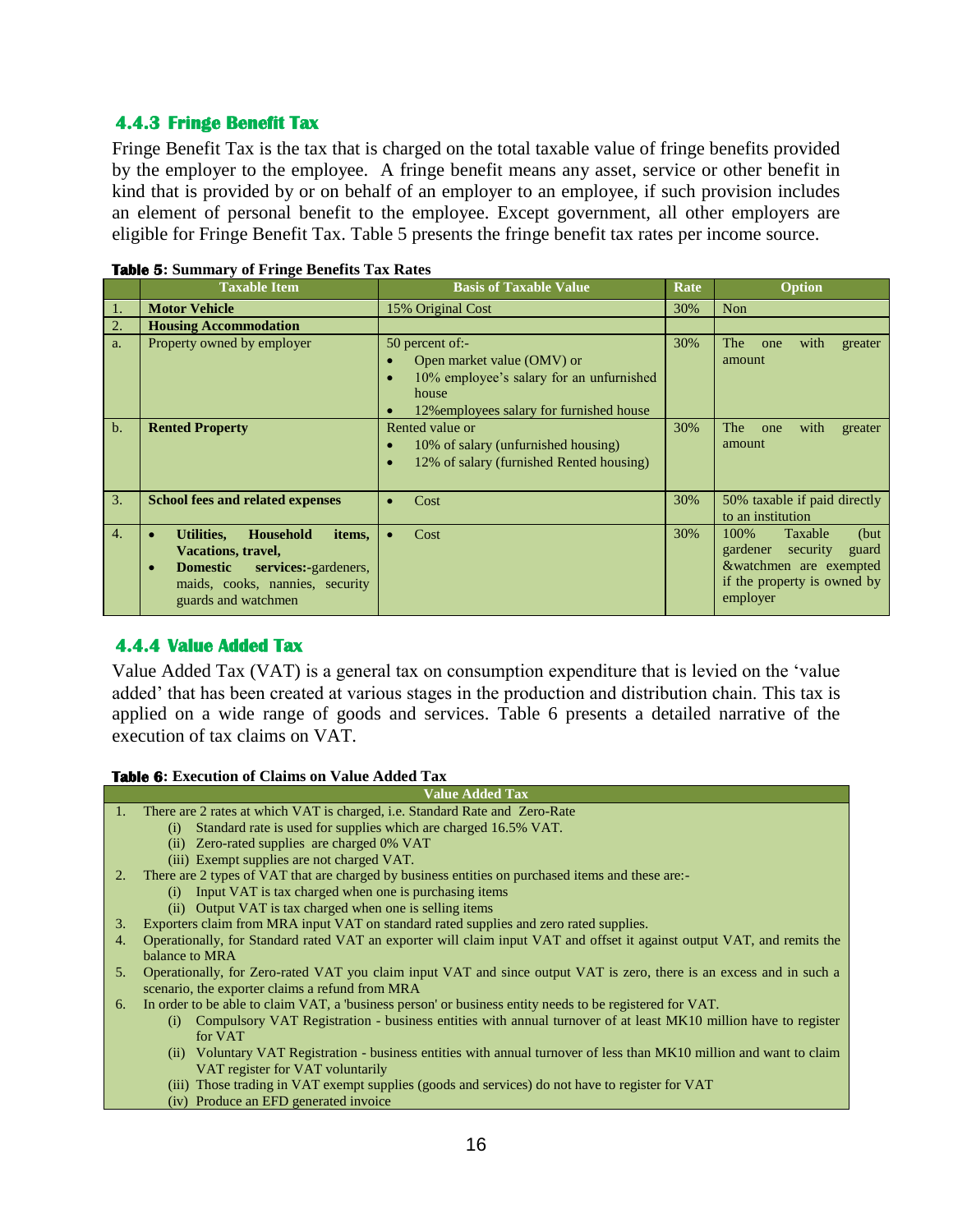#### <span id="page-19-0"></span>**4.4.5 Capital Allowances**

Capital allowances entail a reduction in the amount of corporate tax payable, offered as an incentive for investment in large-scale projects. A certain percentage of the capital asset's cost is allowed as capital allowance during the accounting period in which it was purchased.

- (i) Capital Allowances allow the loss of value of a business's capital items to be treated as a current expenditure and thereby be used in the assessment of a business's taxable income (please refer to endnote i).
	- This provision makes the loss of value of a capital item become an acceptable expenditure and is used to offset the gross profit, thereby reducing the total taxable income for Corporate Income Tax obligations.
- (ii) There are 3 different forms of capital allowances, as follows:- Initial Allowances, Investment Allowances, and Annual Allowances.

Initial Allowance is given to the taxpayer in the first year after the taxpayer has claimed the allowance at the end of the year upon submission of financial statements.

Annual Allowance is given to the taxpayer every year from the first year for the lifespan of the capital asset.

Investment Allowance is given to the taxpayer in the first year only.

• Please refer to table 7 and table 8 in section 3.4 for specific rates and corresponding capital items.

**Note 1: Initial or Investment Allowances are only claimed once in the first year of use of the capital asset.** 

**Note 2: No Investment Allowance can be claimed when Initial Allowance has been claimed. This entails that a business entity can only claim either Initial Allowance or Investment Allowance. Note 3: Annual allowance is claimed at the end of each year, for the lifespan of the capital asset.** 

|    | Item                                                                             | <b>Initial</b><br><b>Allowance</b> | <b>Annual allowances</b>                                                                  | <b>Investment Allowances</b>                                                                     |  |
|----|----------------------------------------------------------------------------------|------------------------------------|-------------------------------------------------------------------------------------------|--------------------------------------------------------------------------------------------------|--|
| 1. | <b>Farm Improvements, Railway lines</b>                                          | 10%                                | 5%                                                                                        |                                                                                                  |  |
| 2. | <b>Industrial Building</b>                                                       | 10%                                | 5%                                                                                        | 40% on used buildings<br>100% on new and unused<br>buildings                                     |  |
| 3. | <b>Plant or Machinery</b>                                                        | 20%                                | 10% normal shifts<br>$\bullet$<br>$17.5\%$ for 2 shifts<br>25% for 24hrs/day<br>$\bullet$ | 40% on used plant and<br>$\bullet$<br>machinery<br>100% on new and unused<br>plant and machinery |  |
| 4. | <b>Farm Fencing</b>                                                              | 33.3%                              | 10%                                                                                       |                                                                                                  |  |
| 5. | Staff Housing for manufacturers and<br>large tobacco, tea, sugar & cocoa farmers | 10%                                | 5%                                                                                        |                                                                                                  |  |
| 6. | <b>Commercial Building costing</b><br><b>K100</b><br>million                     |                                    | 2.5%                                                                                      |                                                                                                  |  |
| 7. | <b>Article, Implements</b>                                                       | 20%                                | Various as determined by<br><b>Commissioner General</b>                                   | Refer to table 8.                                                                                |  |
|    | Note:                                                                            |                                    |                                                                                           |                                                                                                  |  |

<span id="page-19-1"></span>**Table 7: Summary of Capital Allowance Rates**

Those who qualify for both Initial and investment allowances are required to choose either of the two but not both. Investment allowance is given to a taxpayer who is also a manufacturer.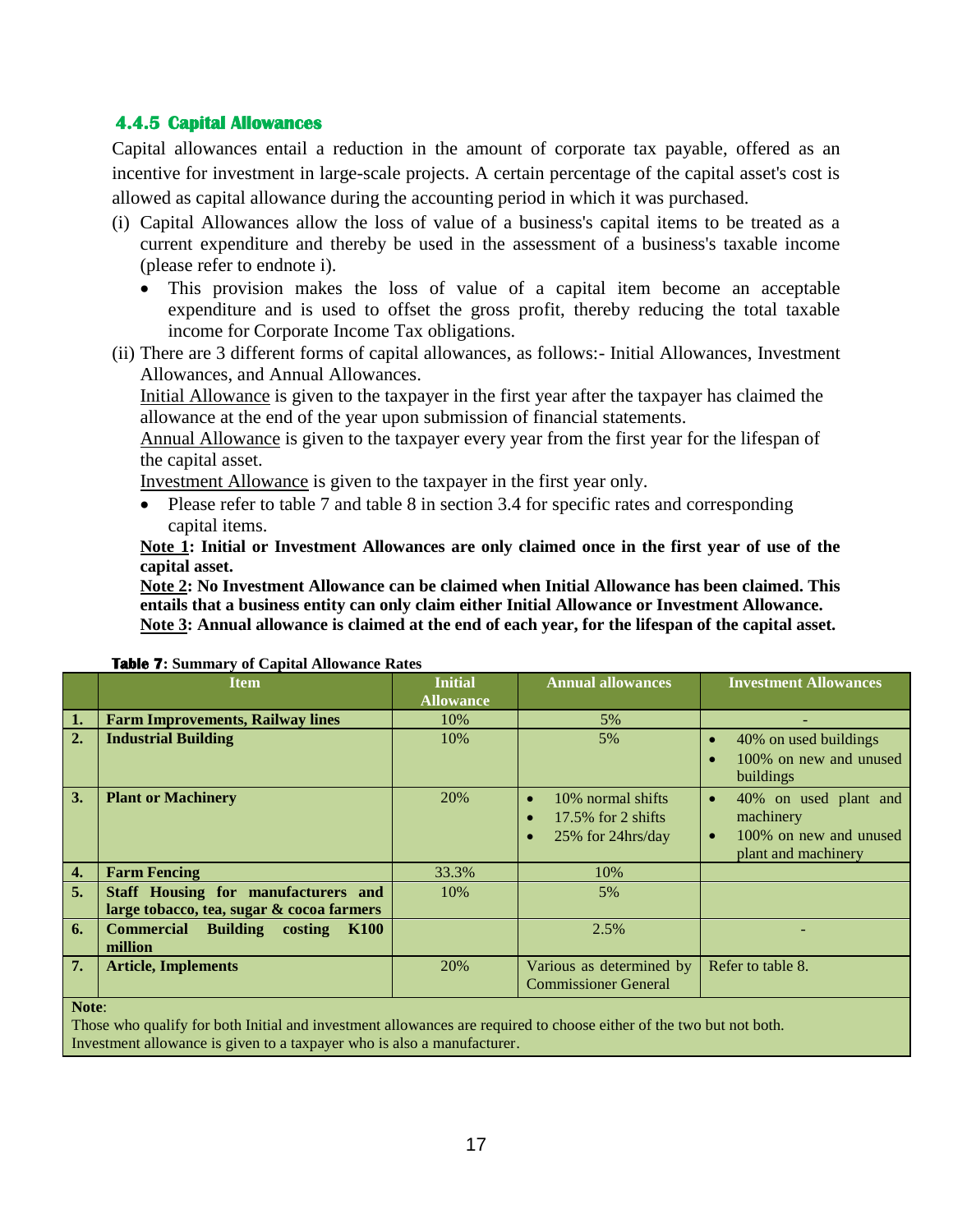### <span id="page-20-0"></span>**4.4.6 Annual Allowances Fixed by the Commissioner General**

Complementary to table 7, the following rates are fixed by the Commissioner General, except where stated, and are to be used on the diminishing balance of the original cost.

|     | <b>Facture <math>\sigma</math>.</b> Summary of Annual Anowalices for yarlous Articles and implements |                           |
|-----|------------------------------------------------------------------------------------------------------|---------------------------|
|     | <b>Goods And Services</b>                                                                            | <b>Rates</b>              |
| 1.  | Air conditioner plant                                                                                | 10%                       |
| 2.  | Aircraft                                                                                             | 20%                       |
| 3.  | <b>Angle Dozers</b>                                                                                  | 25%                       |
| 4.  | Anvils                                                                                               | 20%                       |
| 5.  | Bakers' Ovens (metal parts only)                                                                     | 10%                       |
| 6.  | <b>Bicycles</b>                                                                                      | 25%                       |
| 7.  | <b>Billiard Tables</b>                                                                               | 10%                       |
| 8.  | <b>Blinds</b> , Venetian                                                                             | 10%                       |
| 9.  | Book-Keeping and calculating machines                                                                | 10%                       |
| 10. | <b>Bulldozers</b>                                                                                    | 25%                       |
| 11. | Caravans                                                                                             | 20%                       |
| 12. | Carpets (over 100 pound)                                                                             | 25%                       |
| 13. | Clarinets                                                                                            | 10%                       |
| 14. | Combined Harvesters (self propelled)                                                                 | 20%                       |
| 15. | Computer (on straight line basis)                                                                    | 40%                       |
| 16. | <b>Concrete Mixers</b>                                                                               | 20%                       |
| 17. | Cranes (Mobile)                                                                                      | 15%                       |
| 18. | Diesel Alternation sets, compressors and motors                                                      | 10%                       |
| 19. | Dozers - Angle bull and Tree                                                                         | 25%                       |
| 20. | Electric cooking stoves                                                                              | 10%                       |
| 21. | Electric fires and fans (renewals basis)                                                             | 100%                      |
| 22. | Electric Organ (portable)                                                                            | 20%                       |
| 23. | Flues: Brick and tile maker                                                                          | 100% once or 10% annually |
| 24. | Forges                                                                                               | 20%                       |
| 25. | Furniture: hotel, Boarding house and office                                                          | 10%                       |
| 26. | Craders                                                                                              | 25%                       |
| 27. | Helicopters                                                                                          | 20%                       |
| 28. | Hot water systems (Flats): equipment                                                                 | 10%                       |
| 29. | Pipes                                                                                                | 10%                       |
| 30. | <b>Industrial Plant</b>                                                                              | $0\%$                     |
| 31. | Instruments (Doctors & Dentists) (renewals basis)                                                    | 100%                      |
| 32. | Kilos: Brick & Tile maker                                                                            | 100% one or 10% annually  |
| 33. | Legal & Professional libraries                                                                       | 25%                       |
| 34. | <b>Lifts and Elevators</b>                                                                           | 10%                       |
| 35. | Lime Kilos                                                                                           | 10%                       |
| 36. | Linen, cutlery, crockery, glassware, Hotels, Boarding houses, restaurants etc<br>(renewals basis)    | 100%                      |
| 37. | Loose Tools (Renewals basis)                                                                         | 100%                      |
| 38. | Machinery & Plant                                                                                    | 10%                       |
| 39. | <b>Mattresses</b>                                                                                    | 25%                       |
| 40. | <b>Mechanical Elevator</b>                                                                           | 25%                       |
| 41. | <b>Mechanical Shovels</b>                                                                            | 25%                       |
| 42. | Mobile cranes                                                                                        | 15%                       |

#### <span id="page-20-1"></span>**Table 8: Summary of Annual Allowances for Various Articles and Implements**